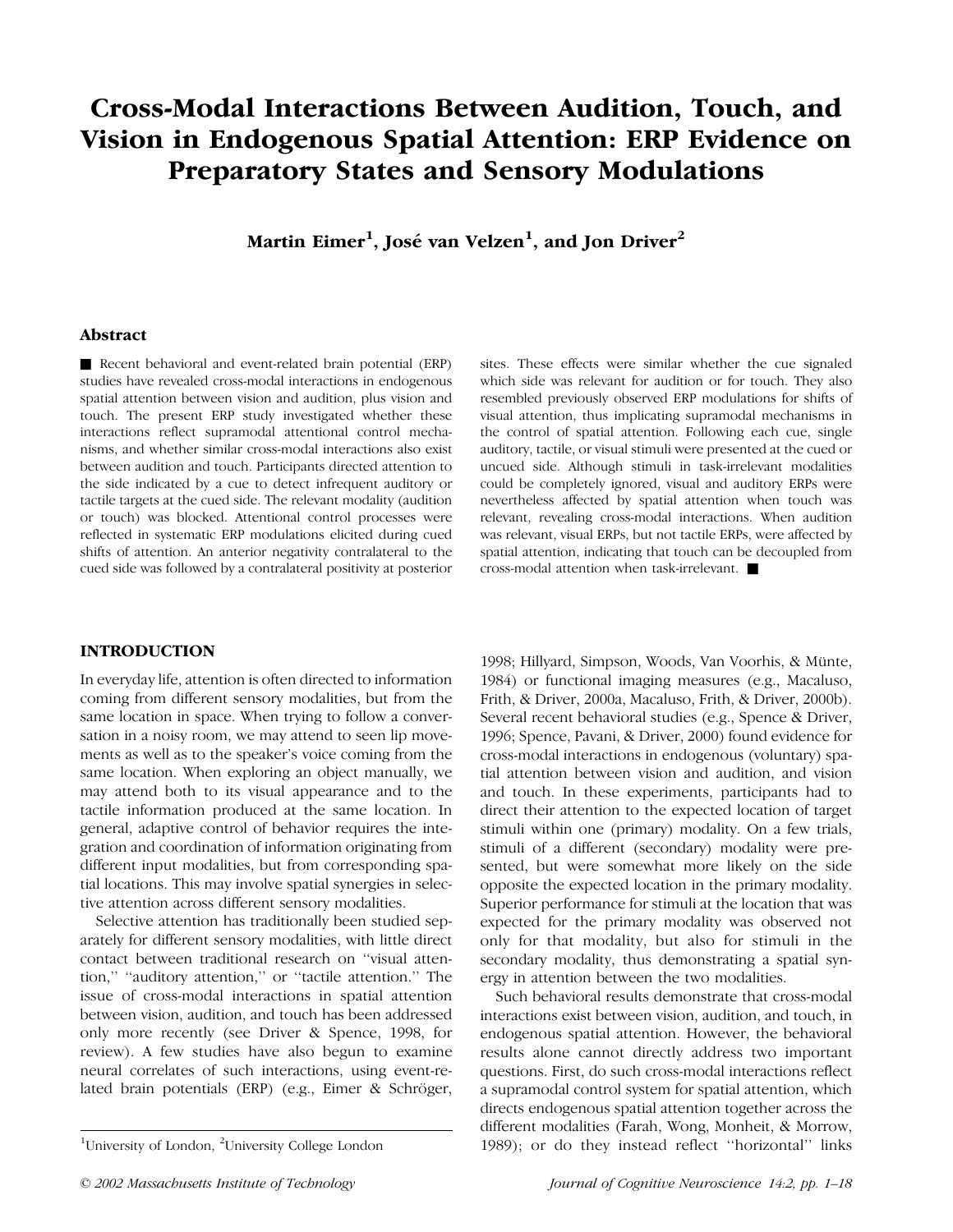between otherwise separate systems (Spence & Driver, 1996)? Second, what level(s) of processing (e.g., sensory, decision, response selection) are affected by cross-modal interactions in endogenous spatial attention?

The present study used ERP measures to investigate both of these issues. In different experimental blocks, participants were instructed to direct attention to the left or right side, in order to detect infrequent targets on that side only within the relevant modality. This relevant modality (audition or touch) was blocked. The relevant side for that modality was indicated, on a trial-by-trial basis, with a symbolic central cue. Single auditory, tactile, or visual stimuli were then presented at the cued or uncued side. Stimuli in the two currently irrelevant modalities had to be entirely ignored regardless of their position. To investigate whether control processes involved in shifts of spatial attention are supramodal or modality-specific, we measured and compared ERPs elicited by cues directing attention to the left or right in blocks where audition or touch was task-relevant. To study whether cross-modal interactions in spatial attention affect sensory-specific perceptual processes or only later postperceptual stages, we recorded ERPs to stimuli in task-irrelevant modalities at locations that were attended or unattended within the currently relevant modality.

## ERP Correlates of Attentional Control Processes

Some previous studies have investigated ERP correlates of attentional control in the interval between a cue stimulus that indicates the direction of an attentional shift and a subsequent target stimulus. However, all such studies to date have been unimodal, focusing exclusively on processes underlying the control of visual–spatial attention. A major aim of the present study was to assess whether cued attentional shifts may be controlled by supramodal mechanisms. To this end, we investigated ERPs elicited during cued attentional shifts to one side or the other for auditory and for tactile tasks. If preparatory shifts of spatial attention for visual, auditory, and tactile tasks all reflect a supramodal control system, one could expect to find similar ERP correlates in the cue–target interval for these different modalities. By contrast, if separate modality-specific control systems were involved, this should be reflected in systematic differences in the ERPs recorded for the cue–target interval when the subject prepares for a stimulus in a different modality on the cued side.

In a pioneering ERP study of the control of spatial attention in a visual task, Harter, Miller, Price, LaLonde, and Keyes (1989) measured ERPs during leftward versus rightward shifts of visual attention. These were triggered by central arrow cues that indicated the side of an upcoming visual event. They found an early negative deflection at posterior electrodes contralateral to the direction of the induced attentional shift (''early-directing attention negativity,'' or EDAN; see also Nobre,

Sebestyen, & Miniussi, 2000; Yamaguchi, Tsuchiya, & Kobayashi, 1994; Yamaguchi, Tsuchiya, & Kobayashi, 1995). Subsequent to this an enhanced contralateral positivity at posterior electrodes (''late-directing attention positivity,'' LDAP) was found during later phases of the cue–target interval. In addition, Nobre et al. (2000) and Mangun (1994; see also Hopfinger, Jha, Hopf, Girelli, & Mangun, 2000) observed enhanced negativities at frontal electrodes contralateral to the direction of attentional shifts, between 300 and 500 msec after onset of the central cue (''anterior-directing attention negativity,'' ADAN). All these effects (i.e., the EDAN, LDAP, and ADAN) were assumed to reflect successive phases in the control of covert visual–spatial orienting. The EDAN has been linked (Harter et al., 1989) to the encoding of the spatial information provided by the cue and/or to the initiation of an attentional shift. The ADAN (Nobre et al., 2000; Mangun, 1994) has been linked to the activation of frontal structures involved in the control of spatial attentional shifts within visual space (Corbetta, Miezin, Shulman, & Petersen, 1993; Posner & Petersen, 1990). Finally, the LDAP has been linked to preparatory modulations in the excitability of sensory areas (Harter et al., 1989). The present study investigated whether similar ERP effects can be observed in the cue–target interval during shifts of attention to the location of relevant auditory or tactile events. This could be expected if the control of endogenous spatial attention is based on supramodal mechanisms.

# ERP Effects of Cross-Modal Interactions in Endogenous Spatial Attention on Sensory Processing

While previous behavioral studies have uncovered the existence of cross-modal interactions in endogenous spatial attention between vision and audition, and between vision and touch (Spence & Driver, 1996; Spence et al., 2000), recent electrophysiological studies have provided additional insights into the processing stages affected by such cross-modal interactions. Eimer and Schröger (1998) investigated ERP effects of cross-modal attention for vision and audition. Attention had to be directed to the left or right to perform a task within one primary modality (vision or audition), while the other modality could be entirely ignored. Effects of spatial attention on sensory-specific N1 components were observed not only for the currently relevant primary modality, but also for stimuli in the currently irrelevant secondary modality, although these effects were typically somewhat larger in amplitude for the primary modality (see also Teder-Sälejärvi, Münte, Sperlich, & Hillyard, 1999; Hillyard et al., 1984, for similar results). Analogous ERP results were obtained by Eimer and Driver (2000) in a study of vision and touch, with the exception that touch can apparently be ''decoupled'' from the direction of endogenous spatial attention in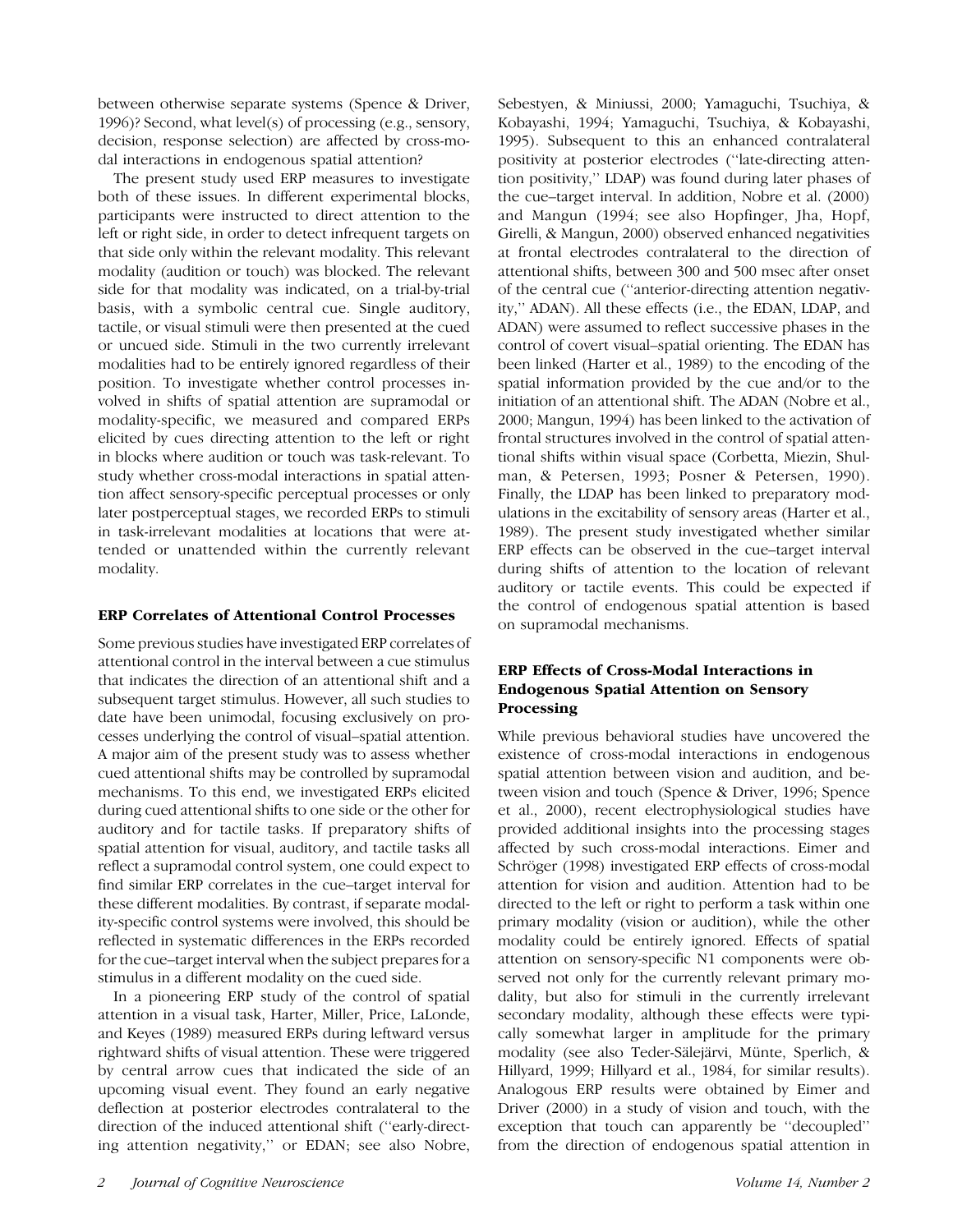vision, provided that all tactile events are entirely taskirrelevant throughout a block of trials (see Ward, McDonald, & Lin, 2000, for further arguments about possible ''decoupling,'' based on behavioral data).

These ERP results suggest that relatively early stages of visual, auditory, and tactile information processing (i.e., stages traditionally considered to be ''unimodal'') can be affected by cross-modal interactions between vision and audition, and between vision and touch (see also Kennett, Eimer, Spence, & Driver, 2001; McDonald & Ward, 2000, for related ERP evidence concerning exogenous rather than endogenous cross-modal spatial attention). This pattern of cross-modal interactions apparently influencing sensory-specific responses suggests that locations may initially be selected for attention at a multimodal level of spatial representation, with this selection then feeding down to influence ''unimodal'' sensory processes for incoming stimuli. If spatial selection does indeed operate supramodally, similar crossmodal interactions should also be found between audition and touch. The second major aim of the present study was to examine with ERP measures interactions in endogenous spatial attention between these two modalities. A final question was whether such interactions might be asymmetric, such that touch may be ''decoupled'' from multimodal influences when entirely task-irrelevant (as suggested by Eimer & Driver's, 2000, visual–tactile ERP study). In addition to studying crossmodal interactions between audition and touch, we also included visual events, to confirm and replicate previously observed cross-modal interactions involving vision.

## The Present Study

Single visual, auditory, or tactile stimuli were presented on the left or right side. Each was preceded by a central symbolic precue that instructs participants to attend covertly to one side in the relevant modality. In the audition-relevant condition, the task was to detect infrequently presented auditory target stimuli (17% ''oddballs,'' which were a double-pulse rather than the usual single-pulse stimulus) at the cued side. In the touchrelevant condition, participants had to detect infrequent tactile targets (i.e., double pulses) at the cued side. Stimuli at uncued locations were to be ignored, as were all irrelevant modality stimuli regardless of their location (vision was irrelevant throughout).

To study preparatory states involved in the control of covert attentional shifts, we examined ERP waveforms in response to cues directing attention to the left or right side, separately for the audition- and touch-relevant conditions. In order to measure ERP correlates of attentional shifts, it is important that the direction of the attentional shift (left vs. right) is not confounded with sensory differences in the cue. Therefore, the present central cues were designed to be physically equivalent across the different conditions (see also Hopfinger,

Buonocore, & Mangun, 2000; Nobre et al., 2000, for similar procedures in unimodal visual studies). Two small triangles (one red, one blue) were presented near central fixation to produce the symbolic cue, one to the immediate left and one to the immediate right of fixation. To obtain a symmetrical cue display, triangles always pointed in opposite directions (" $\triangle$ " or " $\triangleright$ "). The direction to be attended for the task-relevant modality was indicated by the direction of pointing for the triangle in one particular color (red or blue). This relevant color was counterbalanced across subjects.

To investigate effects of cross-modal interactions in spatial attention on the processing of stimuli at attended and unattended locations, we measured ERPs to auditory, tactile, and visual nontarget stimuli. This was done at cued and uncued locations, separately for the audition- and vision-relevant conditions. Because visual stimuli were always irrelevant, any attentional modulations of visual ERPs would provide additional evidence for the existence of cross-modal interactions in endogenous spatial attention, either audio-visual (as in Teder-Sälejärvi et al., 1999; Eimer & Schröger, 1998; Hillyard et al., 1984) or tactile–visual (as in Eimer & Driver, 2000). More importantly, by examining tactile ERPs in the audition-relevant condition, and auditory ERPs in the tactile-relevant condition, we could investigate auditory– tactile and tactile–auditory interactions for the first time. Attentional modulation of auditory ERPs in the touchrelevant blocks (where auditory stimuli were irrelevant) would reveal tactile–auditory interactions in spatial attention. A similar logic applies to tactile ERPs in the audition-relevant blocks.

#### **RESULTS**

#### Behavioral Performance

Vocal responses were faster to tactile double-pulse targets in the touch-relevant condition than to auditory double-pulse targets in the audition-relevant condition [548 vs. 598 msec;  $F(1,15) = 15.6, p < .001$ ]. Responses were also somewhat faster to target stimuli presented on the right versus left side [568 vs. 579 msec;  $F(1,15) =$ 12.6,  $p \leq .003$ . Participants missed more auditory targets than tactile targets (4.3% vs. 2.7%), but this difference was not significant. False alarms to nontargets occurred on less than 0.3% of all trials.

## ERPs in the Interval Between Central Cue and Peripheral Stimulus: Preparatory States

Figure 1 shows ERPs elicited in the interval between cue onset to 100 msec after the onset of the subsequent peripheral stimulus. These are shown for electrodes over the left and right hemisphere, in response to cues directing attention to the left versus right side. They are displayed separately for the audition- (A) and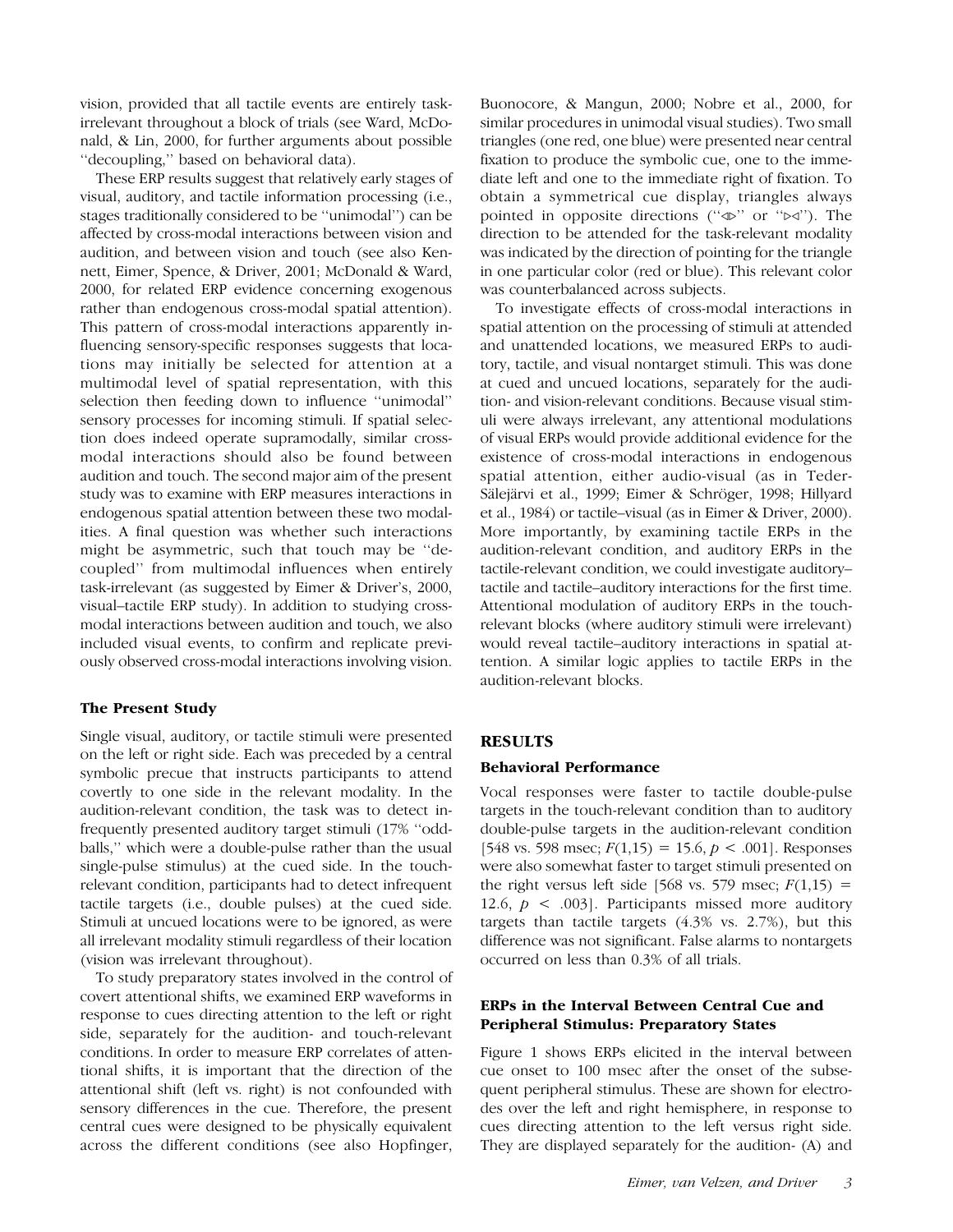

Figure 1. Grand-averaged ERPs elicited at lateral electrodes in the interval between cue onset and 800 msec after cue onset (100 msec after the onset of a peripheral stimulus), relative to a 100-msec baseline, in response to central cues directing attention to the left side (solid lines) or cues directing attention to the right side (dashed lines). (A) ERPs elicited in the audition-relevant condition. (B) ERPs elicited in the touch-relevant condition.

the touch-relevant conditions (B). The presence of ERP lateralizations sensitive to the direction of attentional shifts can be seen more clearly in the difference waveforms shown in Figure 2. These difference waves were generated in two stages. First, we subtracted ERPs recorded during attentional shifts to the right from ERPs elicited during leftward attentional shifts. Second, we subtracted the resulting difference waveforms at right electrodes from the difference waveforms emerging at corresponding electrodes over the left hemisphere. These double subtractions were conducted solely to simplify graphical presentation, not for formal statistics (see below). A net negativity contralateral to the direction of attentional shifts is reflected by positive amplitude values (downward-going deflections), while a net positivity at contralateral sites is reflected by negative values (upward deflections). Figures 1 and 2

suggest that the direction of cued attentional shifts (i.e., indicating the left or right hemifield as relevant in audition or touch) had systematic effects on ERPs elicited in the interval between central cue and subsequent peripheral stimulus. Critically, as regards our multimodal concerns, these effects were remarkably similar regardless of whether audition or touch was task-relevant. Between about 350 and 500 msec after cue onset, frontocentral ERPs were more negative at contralateral electrodes (ADAN), while no such effect was present at posterior sites. Starting about 500 msec after cue onset, posterior ERPs became more positive at contralateral sites (LDAP), whereas no such effect was visible at anterior electrodes (Figure 2).

Statistical analyses were used to confirm that the ADAN and LDAP effects apparent in Figure 2 were indeed related to systematically different ERP patterns over the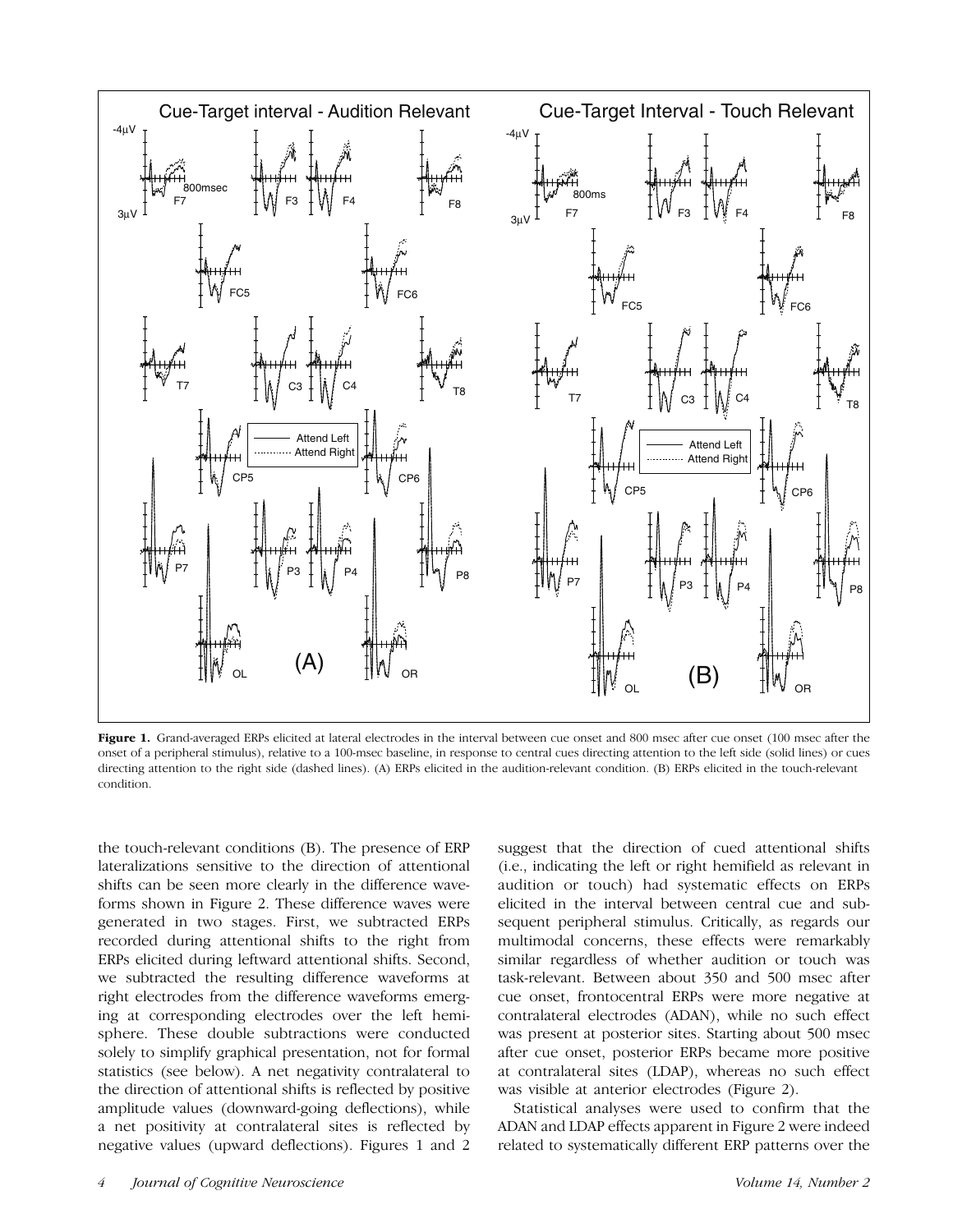Figure 2. Difference waveforms obtained at lateral anterior, central, and posterior electrodes in the interval between cue onset and 800 msec after cue onset (100 msec after the onset of a peripheral stimulus) in the audition- (solid lines) and touch-relevant conditions (dashed lines), reflecting lateralized ERP modulations sensitive to the direction of attentional shifts. Difference waveforms were generated by first subtracting ERPs in response to cues directing attention to the right from ERPs in response to cues directing attention to the left, and then subtracting the resulting difference waves at right electrodes from the difference waveform obtained for the corresponding left hemisphere electrode. Enlarged negativities contralateral to the direction of attentional shifts are reflected by positive amplitude values, and larger positivities at contralateral sites are reflected by negative values (see text). An ADAN at frontocentral contralateral sites was followed by an LDAP at posterior contralateral electrodes for both task conditions.



left and right hemisphere during leftward and rightward attentional shifts. In an initial analysis, ERPs elicited during leftward versus rightward attentional shifts were compared using unpaired  $t$  tests for each electrode site and sampling point, throughout the cue–target interval. This was done separately for the audition- and touchrelevant conditions. These analyses revealed no systematic ERP modulations related to the direction of attentional shifts within the first 350 msec after cue onset (see Figures 1 and 2). In other words, there was no evidence whatsoever for the presence of a posterior EDAN.

Repeated measure ANOVAs were then conducted on ERP mean amplitudes elicited at lateral recording sites in the later cue–target intervals, from 350 to 500 msec and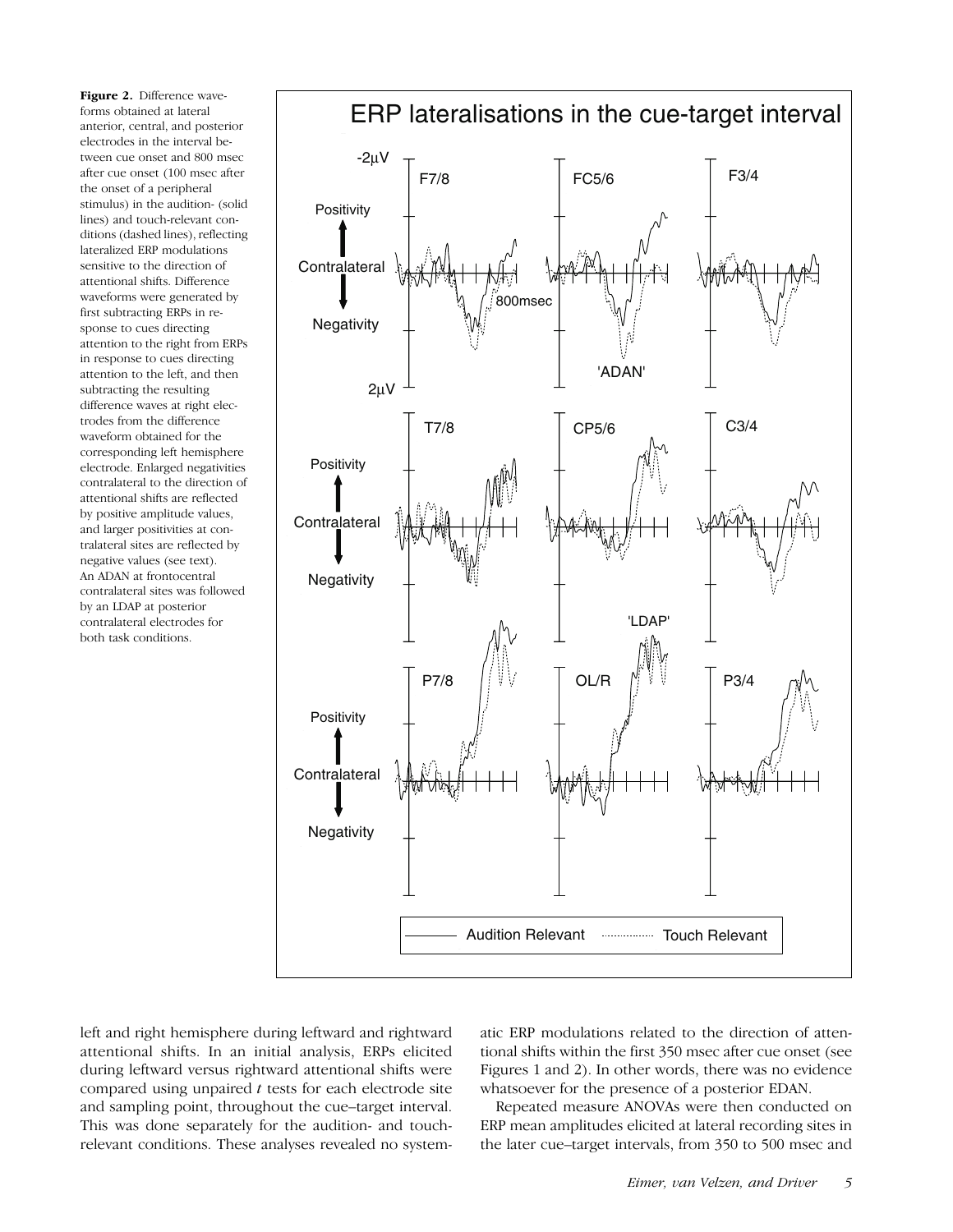from 500 to 700 msec, with the factors of cued direction (left vs. right), recording side (left vs. right), and task condition (audition- vs. touch-relevant). This was implemented separately for anterior, central, and posterior electrode pairs. In the 350–500-msec interval, an anterior negativity contralateral to the direction of attentional shifts (ADAN) was reflected in highly significant Recording Side  $\times$  Cued Direction interactions at anterior sites  $[F(1,15) = 56.9, p < .001]$ . Further analyses revealed significant Recording Side  $\times$  Cued Direction interactions in the audition- and touch-relevant condition at all anterior sites, as well as at C3/4 and T7/8, but not at CP5/6 or any posterior site. To assess whether an ADAN was elicited over both hemispheres, the effects of cue direction were analyzed separately for left and for right frontocentral electrodes. A reliable main effect of cued direction was present over the left hemisphere  $[F(1,15)]$  $= 6.1, p < .026$ , and this effect was nearly significant over the right hemisphere  $[F(1,15) = 4.3, p < .055]$ . Importantly, no three-way interactions (task condition by recording side by cued direction) were obtained, indicating that the ADAN was elicited similarly in the tactile- and audition-relevant conditions (see Figure 2). This was confirmed by the fact that reliable Frontal Recording Side  $\times$  Cued Direction interactions were present for both task conditions when considered separately [both  $F(1,15) > 27.4$ , both  $p < .001$ .

In the 500–700-msec interval, the LDAP was reflected in a highly significant Recording Side  $\times$  Cued Direction interaction at posterior sites  $[F(1,15) = 23.6, p < .001]$ . When analyzed separately for left and right posterior electrodes, main effects of cued direction were found in both analyses [both  $F(1,15) > 10.8$ , both  $p < .005$ ]. This indicates that an LDAP was present over the left as well as over the right hemisphere. Subsequent analyses revealed highly significant Recording Side  $\times$  Cued Direction interactions for both the audition- and the touch-relevant conditions [both  $F(1,15) > 20.1$ , both p < .001]. This demonstrates that an LDAP was elicited both when the relevant side was cued for audition and when it was cued for touch, with a very similar pattern being apparent for both modalities (see Figure 2). A reliable LDAP was also elicited at CP5/6  $\left[ F(1,15) = 8.0 \right]$ ,  $p \lt 0.013$ , but not at T7/8 and C3/4 or at any frontal electrode.

# ERPs in Response to Subsequent Peripheral Stimuli: Attentional Modulation of Sensory Responses

## Auditory ERPs

Figure 3 shows ERPs elicited by auditory stimuli at cued and uncued locations when audition was task-relevant (A) or when touch was relevant instead (B). The corresponding cued-minus-uncued difference waveforms at frontal, central, and parietal sites are shown in Figure 5

(left). As expected, spatial attention resulted in enhanced negativities for auditory stimuli presented at cued relative to uncued locations. This effect started about 160 msec poststimulus, overlapping with the descending flank of the auditory N1 component. Consequently, no effects of spatial attention were obtained in an analysis window centered on the peak latency of the N1 (120–160 msec poststimulus). Between 160 and 200 msec, the main effects of spatial attention were present at lateral anterior, central, and posterior electrodes as well as at midline sites [all  $F(1,15) > 5.3$ , all  $p < .037$ ]. Most importantly, there was no sign of any spatial attention by relevant modality interactions (all  $Fs < 1$ ), indicating that attentional negativities for auditory ERPs were elicited not only in the audition-relevant condition, but also for the touch-relevant condition (see Figure 3B and Figure 5, left). That is, modulation of auditory ERPs by spatial attention were found even when audition was entirely task-irrelevant, with the central cue indicating which side should be attended for a tactile task instead. In analyses conducted separately for just the touchrelevant condition, effects of spatial attention on auditory ERPs were obtained at lateral central and posterior sites, as well as at midline electrodes [all  $F(1,15) > 5.5$ , all  $p <$ .033], and this effect approached significance at anterior electrodes  $[F(1,15) = 4.0, p < .064]$ . Thus, attentional negativities were elicited for auditory ERPs even when attention was cued to one side for touch, thus revealing cross-modal tactile–auditory interactions in spatial attention.

In a later time window, between 200 and 280 msec poststimulus, attentional negativities were present at lateral frontal and central electrodes as well as at midline sites [all  $F(1,15) > 7.2$ , all  $p < .017$ ], but not at posterior electrodes. At lateral central electrodes plus Fz and Cz, spatial attention affected auditory ERPs in the auditionrelevant condition [all  $Fs(1,15) > 4.7$ , all  $p < .045$ ], but not in the tactile-relevant condition  $(F < 1)$ . At anterior electrodes, reliable attentional negativities were elicited in the audition-relevant condition  $[F(1,15) = 6.5, p <$ .022]. This effect approached significance in the touchrelevant condition  $[F(1,15) = 3.9, p < .067]$ .

As the difference waveforms in Figure 5 (left) suggest that additional attentional negativities were elicited at frontal electrodes beyond 300 msec poststimulus, further analyses were carried out on ERP mean amplitudes measured between 300 and 380 msec after auditory stimulus onset. Effects of spatial attention were found at frontal recording sites in the audition-relevant as well as in the touch-relevant condition [both  $F(1,15) > 5.0$ , both  $p < .041$ .

## Tactile ERPs

Figure 4 shows ERPs elicited at lateral electrodes contralateral and ipsilateral to the stimulated hand (as well as at midline electrodes), by tactile stimuli at cued and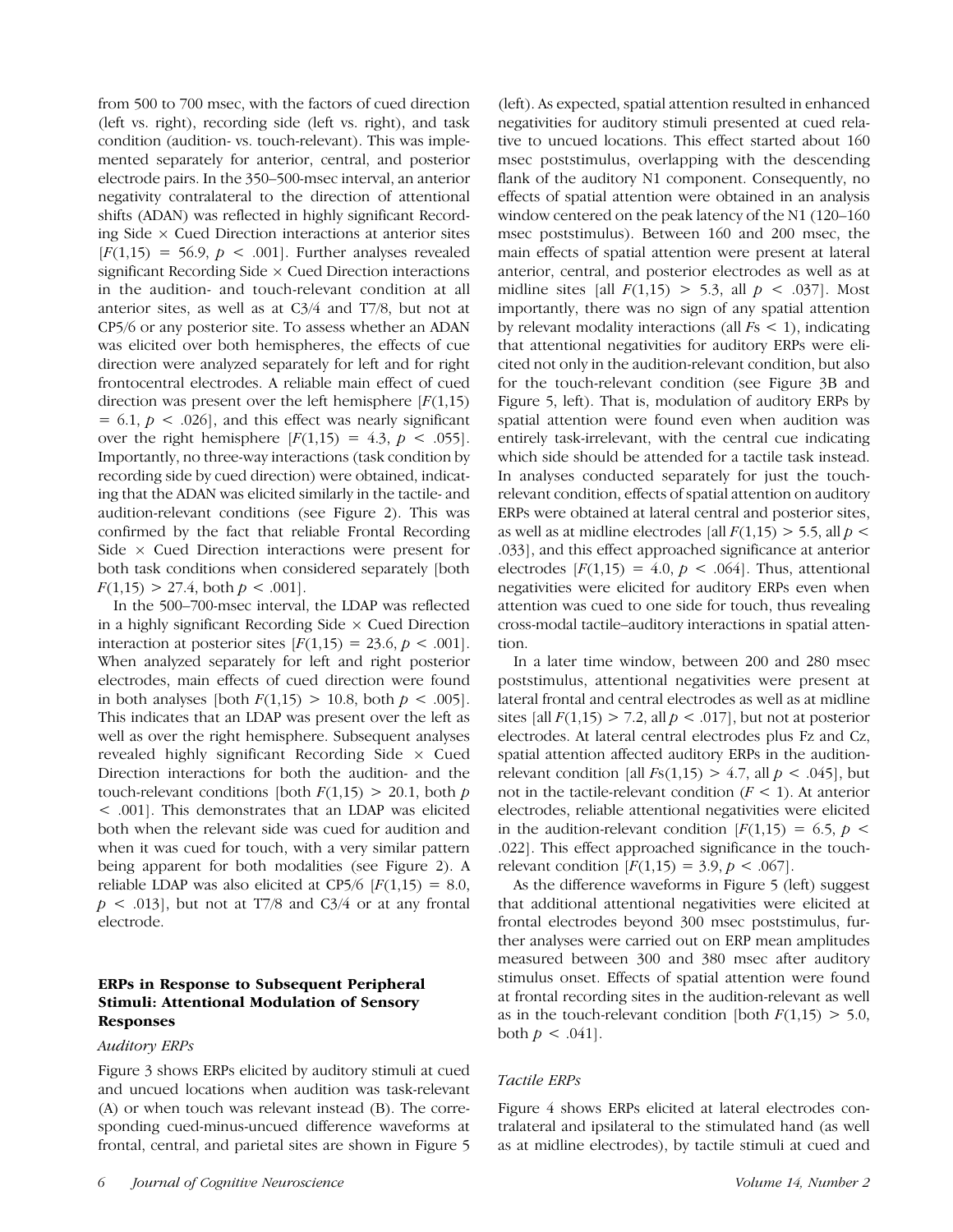Figure 3. Grand-averaged ERPs elicited by auditory nontarget stimuli at cued locations (solid lines) and uncued locations (dashed lines) in the 500-msec interval following stimulus onset. (A) Audition-relevant condition. (B) Touchrelevant condition.



uncued locations. These are shown separately for the touch- (A) and the audition-relevant conditions (B). The resulting cued-minus-uncued difference waveforms at frontal, central, and parietal sites are shown in Figure 5 (right). Similarly to the attentional modulations of auditory ERPs, effects of spatial attention on somatosensory ERPs started around 160 msec poststimulus. When touch was relevant, enhanced negativities were elicited by tactile stimuli at cued versus uncued locations, and these effects tended to be largest at sites close to somatosensory areas (electrodes Cz and C3/4; see Figure 5, right). In contrast, attentional effects on tactile ERPs appear to be absent in the audition-relevant condition.

Statistical comparisons confirmed this pattern. Between 160 and 200 msec, effects of spatial attention on tactile ERPs were present at lateral central electrodes in the touch-relevant condition  $[F(1,15) = 9.8, p < .007]$ , but not for the audition-relevant condition  $(F < 1)$ . This difference was reflected in a Spatial Attention  $\times$  Relevant Modality interaction  $[F(1,15) = 8.5, p < .011]$ . Between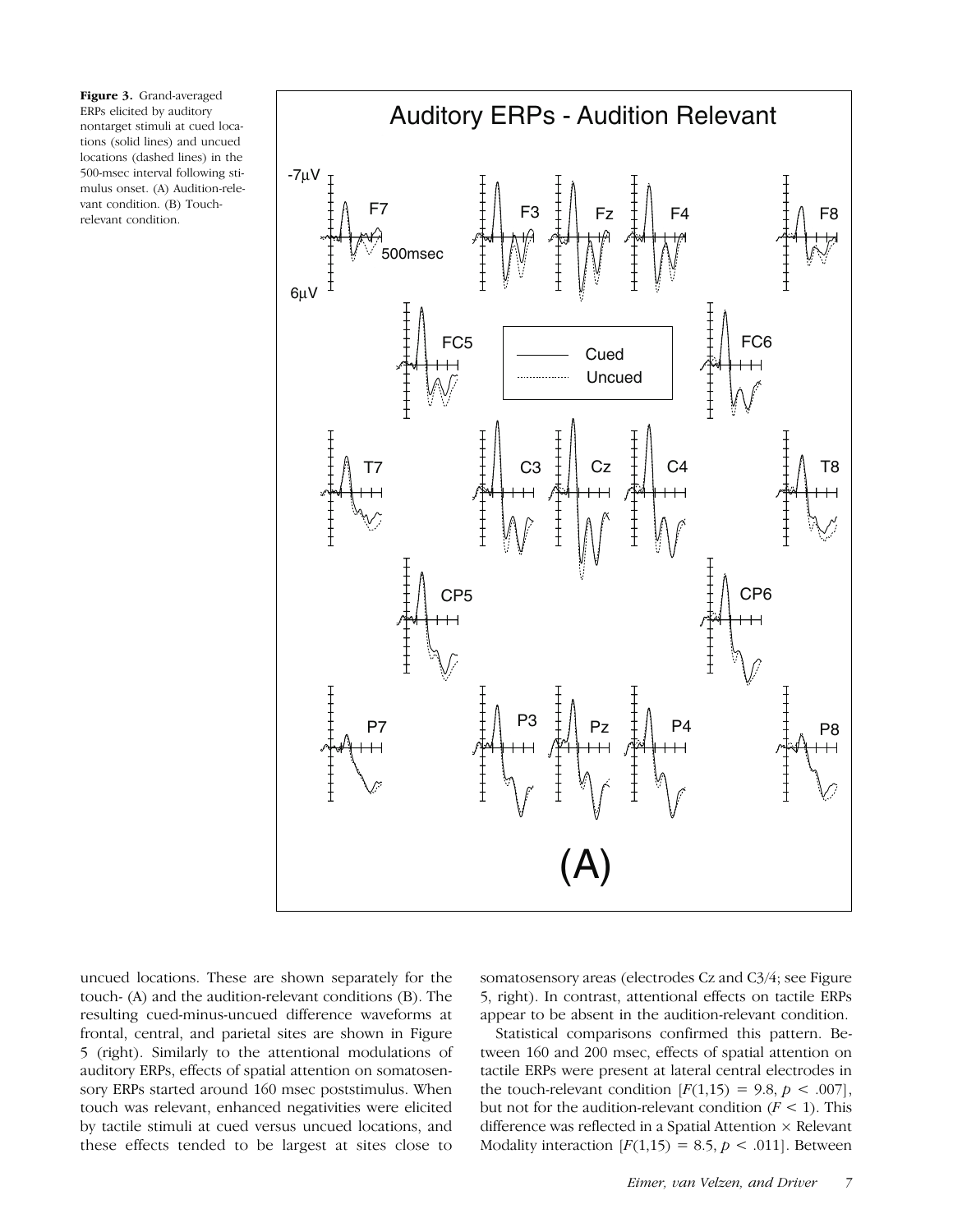

Figure 3. (continued)

200 and 280 msec poststimulus, attentional negativities were present at midline electrodes and at lateral anterior and central sites when touch was relevant [all  $F(1,15)$  > 5.6, all  $p \lt 0.032$ , but not when audition was taskrelevant instead (all  $F < 1$ ). Again, this difference was reflected in significant Spatial Attention  $\times$  Relevant Modality interactions [all  $F(1,15) > 7.7$ , all  $p < .014$ ].

As the difference waveforms in Figure 5 (right) indicate that tactile stimuli at cued versus uncued locations elicited an additional negativity beyond 300 msec poststimulus, again in the touch-relevant conditions only, further analyses were carried out on ERP mean

amplitudes measured between 300 and 380 msec after tactile stimulus onset. Effects of spatial attention were found for all recording sites in the touch-relevant condition [all  $F(1,15) > 10.8$ , all  $p < .005$ ], whereas no such effects were present for the audition-relevant condition (all  $F < 1$ ).

Thus, while auditory ERPs had shown spatial attention effects for cued versus uncued locations regardless of whether audition or touch was the task-relevant modality, by contrast, tactile ERPs showed effects of spatial attention only when touch was task-relevant. The fact that attending to one side versus the other for audition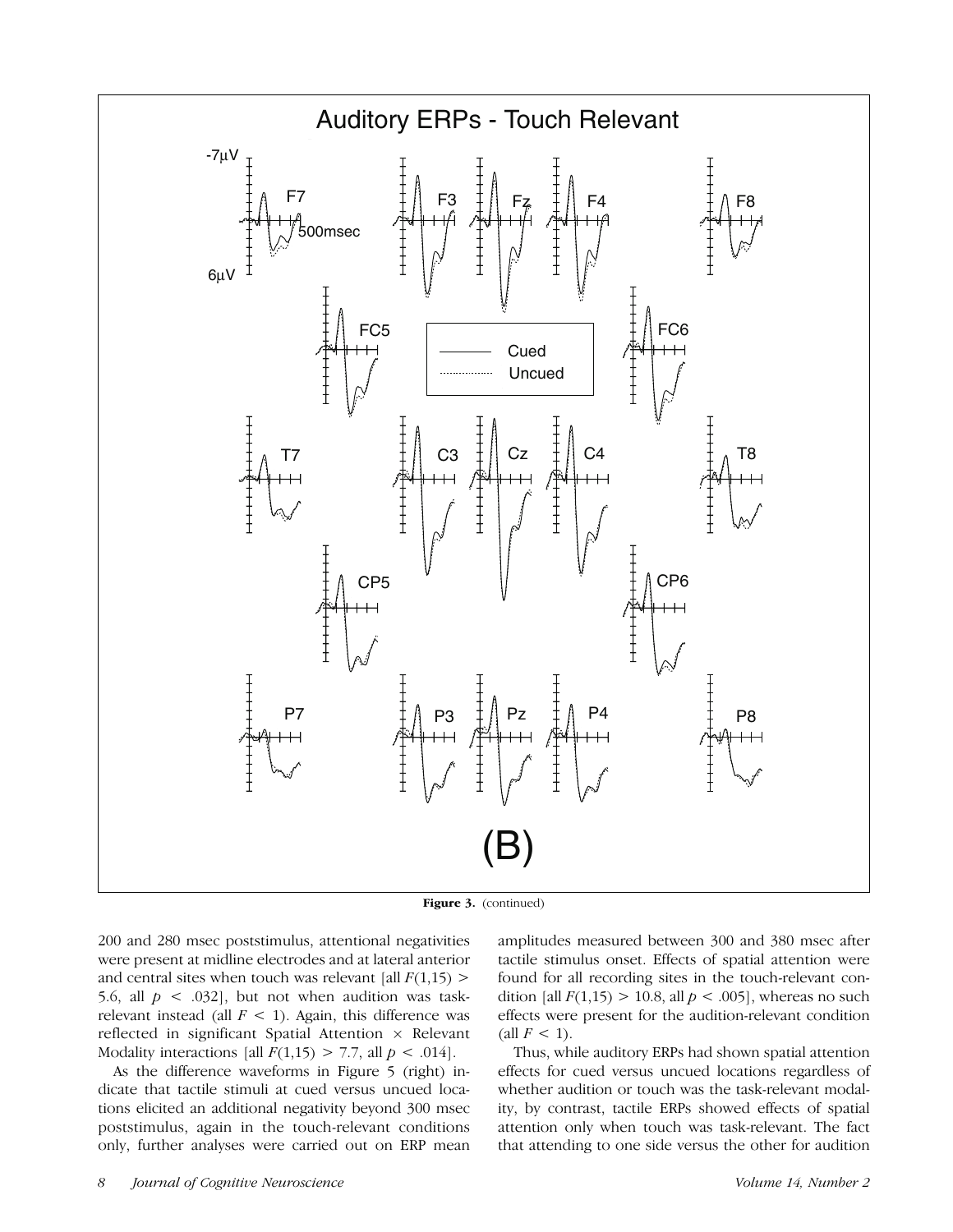Figure 4. Grand-averaged ERPs elicited by tactile nontarget stimuli at cued locations (solid lines) and uncued locations (dashed lines) in the 500-msec interval following stimulus onset. (A) Touch-relevant condition. (B) Audition-relevant condition. ERPs elicited at electrodes contralateral to the stimulated hand are shown on the left, ERPs elicited at ipsilateral electrodes are shown on the right.



did not affect tactile ERPs is reminiscent of Eimer and Driver's (2000) finding that touch can be ''decoupled'' from spatial attention in another modality (vision in their study, but audition here) provided that touch is task-irrelevant throughout an entire block of trials. We discuss this point later.

#### Visual ERPs

Visual events were always irrelevant to the prescribed auditory or tactile tasks. The results obtained for visual ERPs in the audition- and touch-relevant conditions confirm previous cross-modal observations (Eimer & Schröger, 1998; Eimer & Driver, 2000; Hillyard et al., 1984). Accordingly, they will be summarized only briefly here. Figure 6 shows visual ERPs at lateral posterior electrodes contralateral to the side of visual stimulus presentation (P3/4 and OL/R), and at midline electrodes Cz and Pz, for visual stimuli at cued versus uncued locations in the audition- (left) and touch-relevant conditions (right). There were strong cross-modal influences of spatial attention in both cases, demonstrating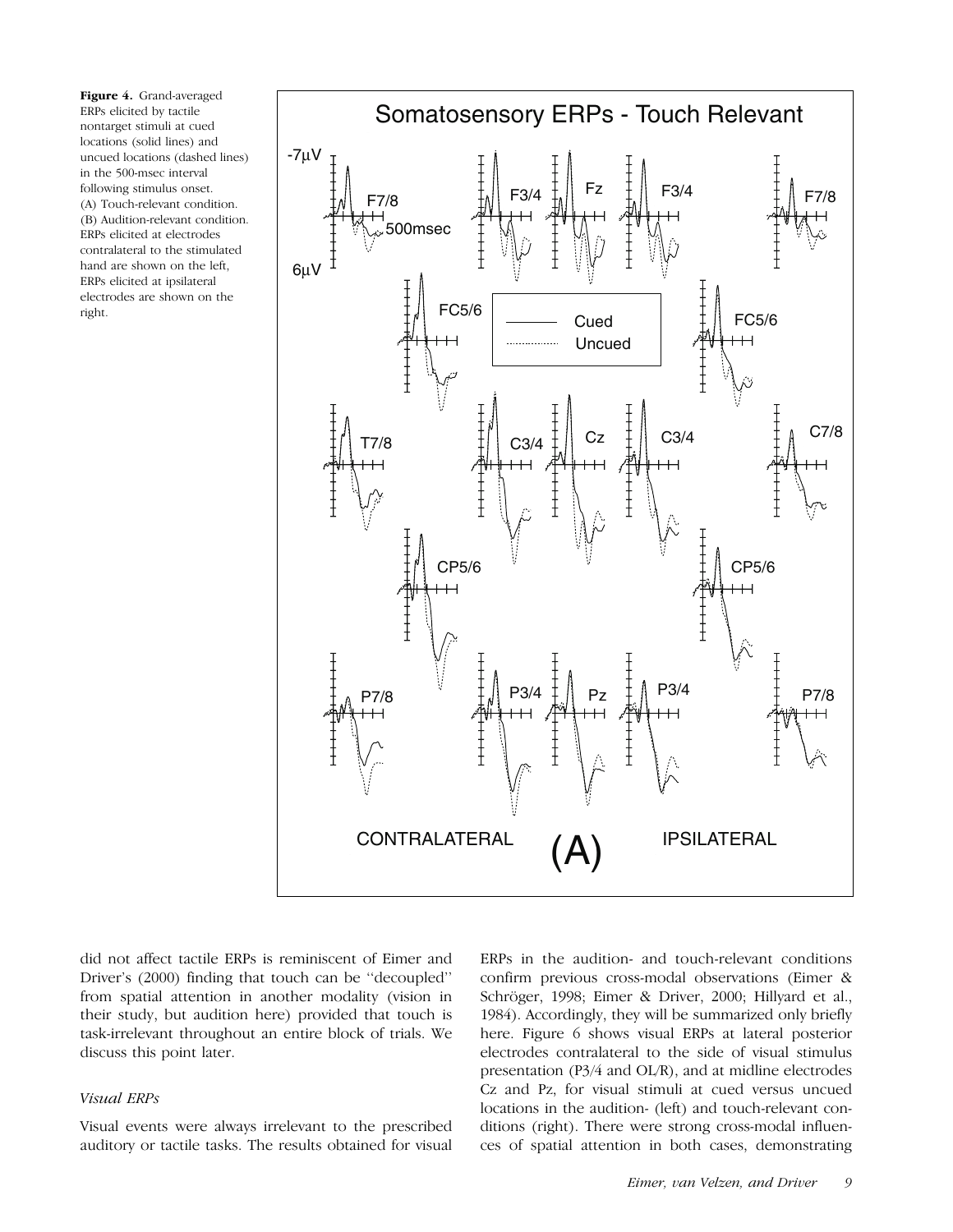

Figure 4. (continued)

audio-visual and tactile–visual interactions, respectively. A reliable enhancement of the occipital P1 (90–130-msec time window) by spatial attention was present in the audition-relevant condition ( $p < .048$ ), but not for the touch-relevant condition. However, modulations of posterior N1 components (160–200-msec time window) were found at all posterior electrodes in the touchrelevant condition (all  $ps < .001$ ) and at P3/P4 in the audition-relevant condition also ( $p < .024$ ). As in previous cross-modal studies, significant attentional negativities were also present in the N1 time range for visual ERPs at midline electrodes (all  $ps < .036$ ), when attention was cued to one side for audition (as in Eimer & Schröger, 1998) or touch (as in Eimer & Driver, 2000) (see Figure 6).

## DISCUSSION

The aim of the present ERP study was to investigate cross-modal interactions in endogenous spatial attention, both in terms of the control processes involved and their effects on stimulus processing. To identify ERP correlates of preparatory attentional control processes, we measured ERPs in response to central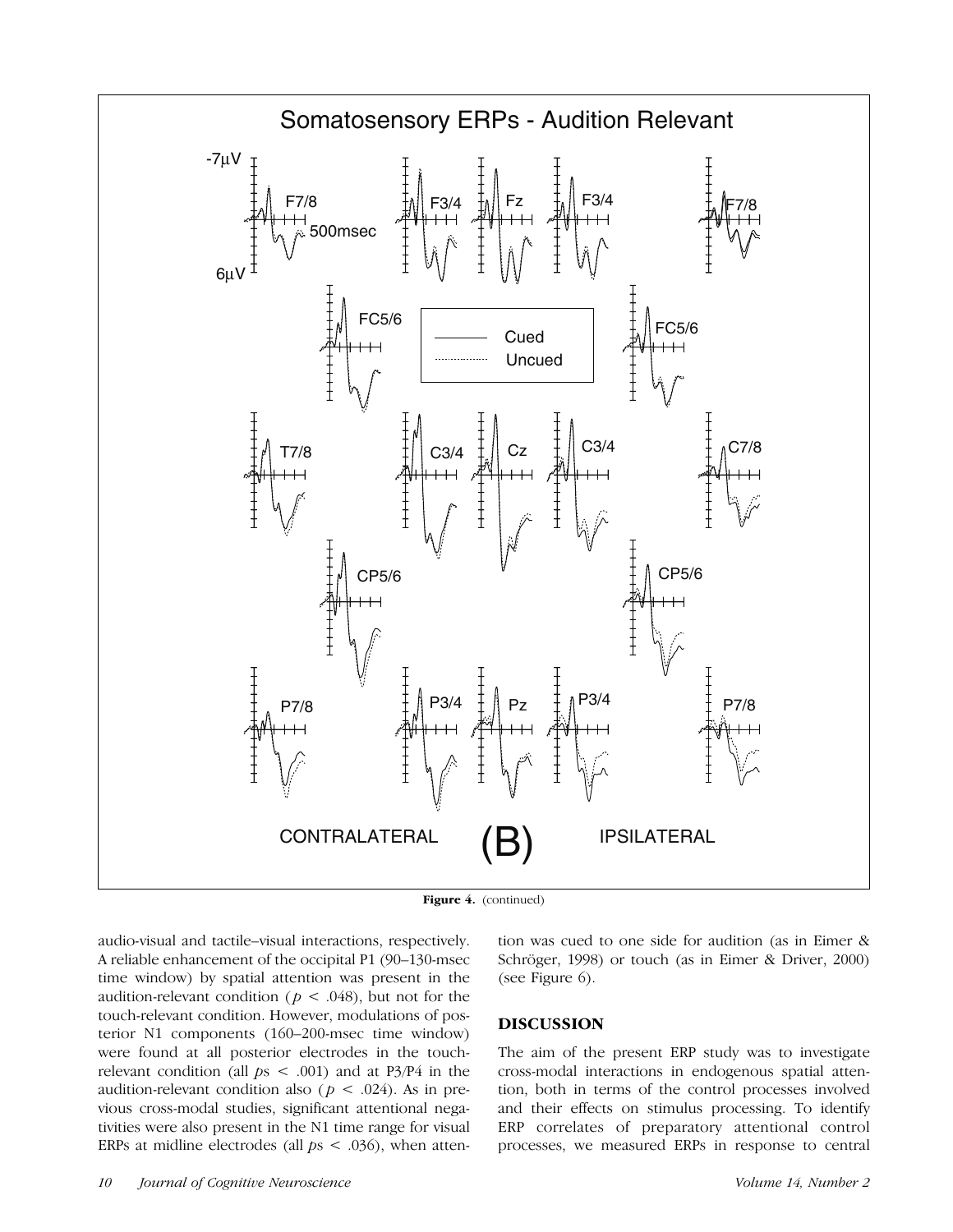Figure 5. Difference waveforms obtained at frontal, central, and parietal electrodes by subtracting ERPs to stimuli at uncued locations from ERPs to stimuli at cued locations. Left: Difference waveforms obtained for auditory stimuli in the audition- (solid lines) and touch-relevant conditions (dashed lines). Right: Difference waveforms obtained for tactile stimuli in the touch- (solid lines) and audition-relevant condition (dashed lines) at midline electrode, plus at electrodes contralateral (left side) or ipsilateral (right side) to the side of the stimulated hand.



symbolic cues that signaled the relevant location for an auditory or a tactile task. In this way, we could study whether ERPs in the cue–target interval were similar or different when shifting attention to the location of relevant auditory versus tactile stimuli. Any close similarity for these two cases would implicate multimodal mechanisms in the control of endogenous spatial attention, as would any similarity to previously studied visual cases. To measure the effects of cross-modal interactions in spatial attention on processing within currently irrelevant modalities, we measured ERPs in response to auditory, tactile, and visual nontarget stimuli at locations that were attended or unattended for an auditory or tactile task. Any ERP effects of spatial attention within currently irrelevant modalities should reflect the impact of attentional interactions between sensory modalities. Previous ERP experiments with this general logic had reported audio-visual (e.g., Teder et al., 1999; Eimer & Schröger, 1998; Hillyard et al., 1984) and visual–tactile interactions (Eimer & Driver, 2000). Here, we examined possible audio-tactile interactions.

Our results provide the first evidence on the multimodal nature of preparatory attentional control mechanisms in the cue–target interval. They also confirm and extend previous ERP observations related to the effects of cross-modal interactions in spatial attention on processing within currently irrelevant modalities.

## ERP Evidence on Preparatory Attentional Control Processes in the Cue–Target Interval

To investigate processes involved in the control of spatial attention, we compared ERPs elicited in the cue–target interval for cues directing attention to the left versus right side, separately for the audition- and touch-relevant conditions. Several previous studies have examined the ERP correlates of such preparatory attentional states, but only for visual–spatial orienting (e.g., Nobre et al., 2000; Mangun, 1994; Yamaguchi et al., 1994, 1995; Harter et al., 1989). If attentional shifts in different sensory modalities are controlled by a supramodal system, ERP correlates of covert attention shifts in the cue– target interval should be similar regardless of whether attention is directed to one side for a visual, auditory, or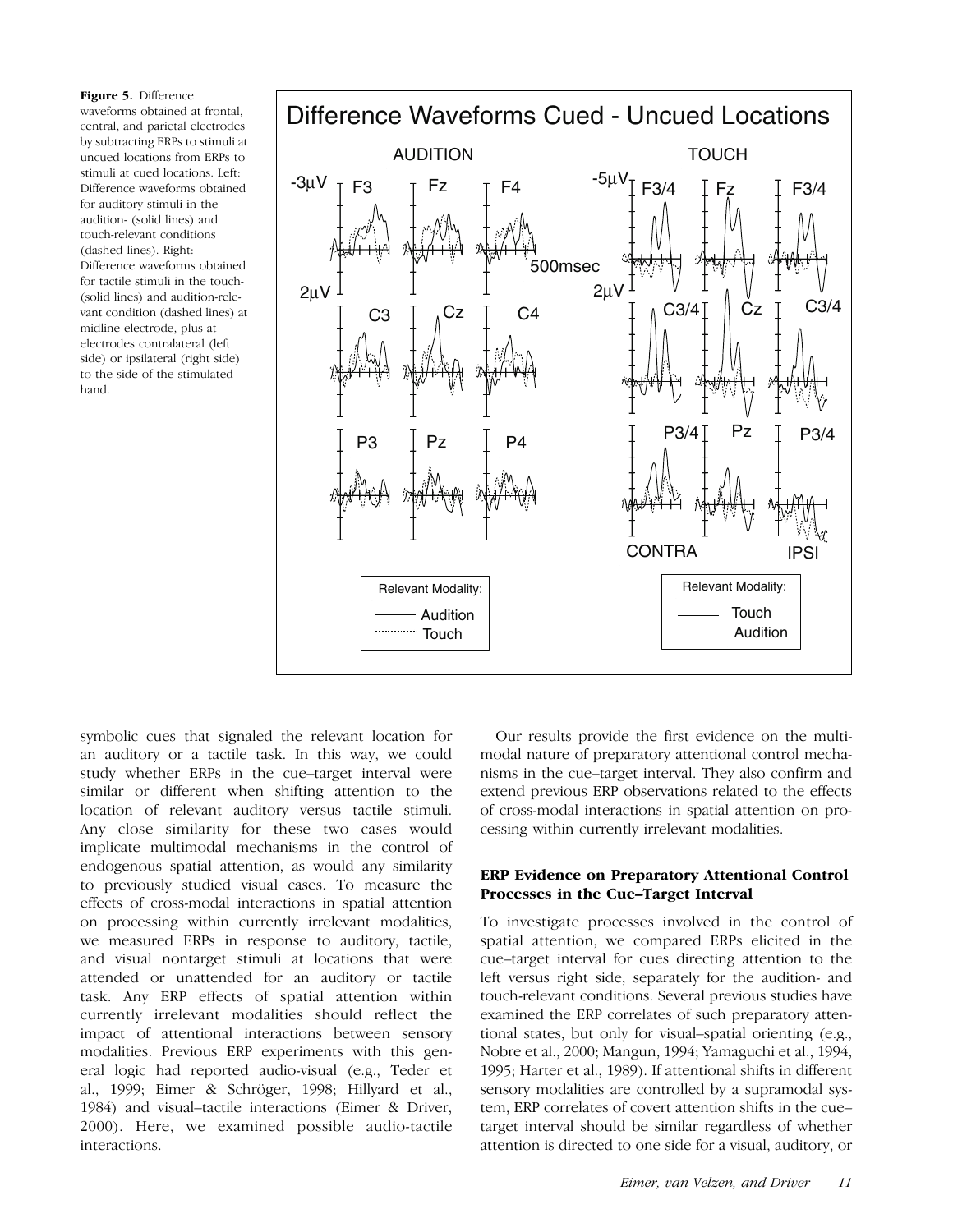Figure 6. Grand-averaged ERPs elicited at midline electrodes Cz and Pz and at lateral parietal (P3/4) and occipital (OL/R) electrodes contralateral to the side of presentation for visual nontarget stimuli, at cued (solid lines) and uncued locations (dashed lines), in the 500 msec interval following stimulus onset. Left: Audition-relevant condition. Right: Touch-relevant condition.



tactile task. By contrast, if separate modality-specific control systems were involved, there should be systematic differences between ERPs recorded during shifts of attention for vision, audition, or touch.

ERP modulations sensitive to the cued direction of a covert attentional shift were strikingly similar in the audition- and touch-relevant conditions. Moreover, these modulations also resembled those previously found in unimodal visual studies. $1$  Between 350 and 500 msec after onset of the central cue, a frontocentral negativity was elicited contralateral to the direction of the attentional shift. $^{2}$  This ADAN was relatively small (but highly reliable), so it can be seen most clearly in the difference waveforms of Figure 2. Lateralized ERP effects that are similar to the ADAN in terms of their latency and scalp distribution have previously been reported in unimodal studies of visual–spatial attention (e.g., Nobre et al., 2000; Mangun, 1994). In those studies, they were tentatively interpreted as reflecting activation of frontal areas involved in the control of visual–spatial attention. The fact that an ADAN was elicited here in both the audition- and touch-relevant conditions, in a similar manner to previous visual studies, suggests that the processes responsible for this effect are not modalityspecific. The ADAN may thus reflect supramodal control processes, possibly within an ''anterior attention system'' (Posner & Petersen, 1990) that controls spatial parameters of attentional shifts regardless of sensory modality. In line with such an interpretation, physiological studies have identified cell populations in several areas of frontal cortex that have a multimodal representation of space (e.g., Graziano, Yap, & Gross, 1994).

Between 500 and 700 msec after cue onset, a posterior positivity was elicited contralateral to the direction of attentional shifts, in both the audition- and the touchrelevant conditions (Figure 1). This LDAP appears as negative-going deflections at lateral posterior sites in the difference waveforms of Figure 2. Given the striking similarity in terms of latencies and scalp distributions, the LDAP observed in the present study almost certainly reflects the same phenomenon as the LDAP observed in previous unimodal studies of visual–spatial orienting (e.g., Harter et al., 1989). This similarity of the LDAP for auditory, tactile, and visual cases during later phases of the cue–target interval is illustrated in Figure 7. Scalp distribution maps of ERP lateralizations are shown for the 500–700-msec interval after cue onset. These were obtained by subtracting ERPs in response to cues directing attention to the right side from ERPs to cues directing attention to the left. Enhanced positivities at electrodes contralateral to an attentional shift are indicated by negative amplitude values over the left hemisphere and positive values over the right hemisphere. Results obtained for the audition- and touch-relevant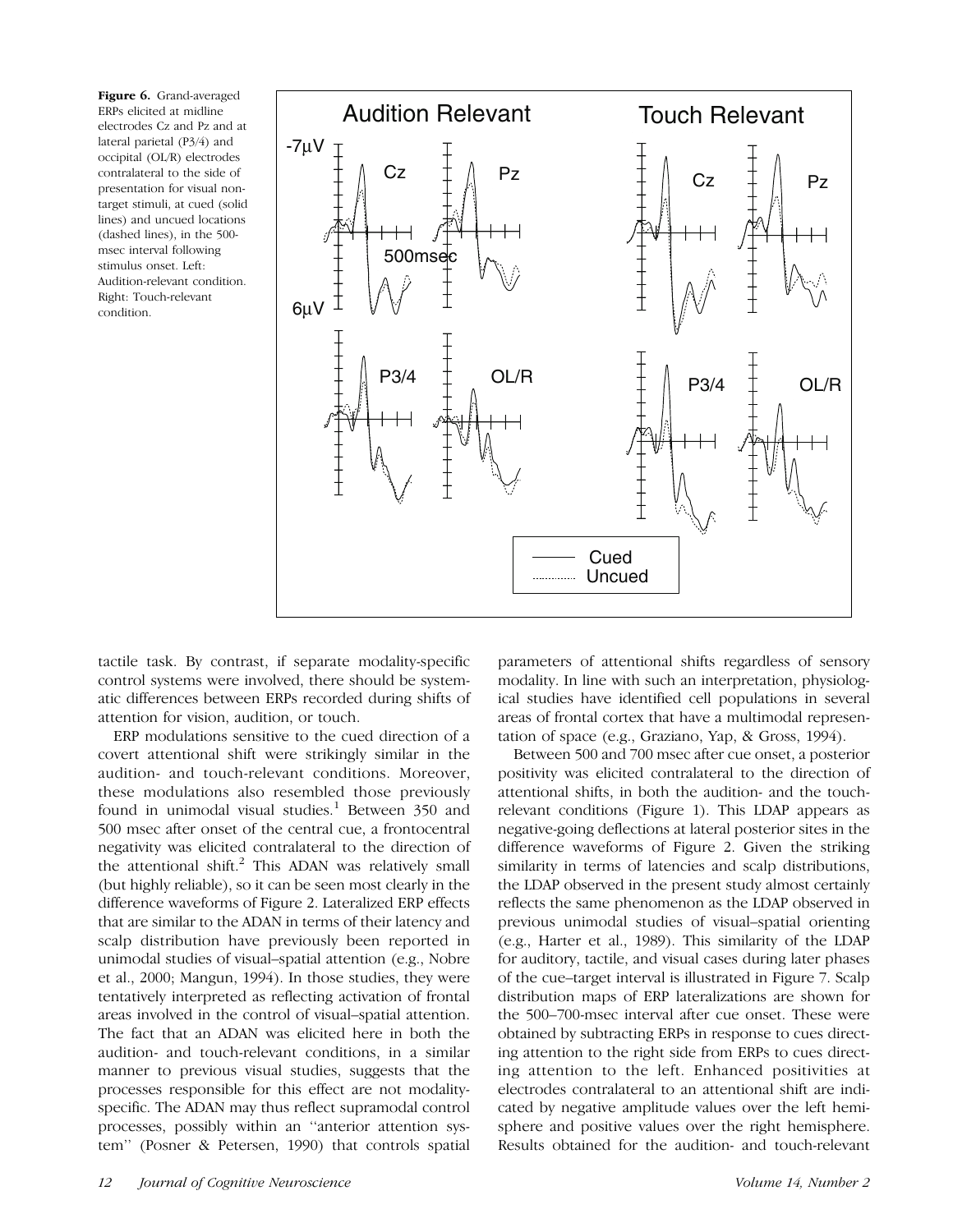

Figure 7. Scalp topography maps of mean difference amplitudes obtained in the 500-700-msec interval (relative to cue onset) by subtracting ERPs elicited in response to cues directing attention to the right side from ERPs to cues directing attention to the left side. An enhanced positivity at posterior electrodes contralateral to the direction of an attentional shift is reflected by negative amplitude values over the left hemisphere and positive amplitude values over the right hemisphere. Results obtained in the audition- (left map) and touch-relevant conditions (middle map) of the present study are presented, together with results obtained in an unpublished study from our laboratory, where an identical cueing procedure was employed to direct attention to the left or right side for a visual task (right map).

condition of the present experiment are shown. In addition, results from an unpublished follow-up study in our laboratory are also presented. Exactly the same cueing procedure was used in this study to direct attention to the left or right side in a visual task (i.e., participants now had to detect visual gap targets on the cued side). As can be seen in Figure 7, the overall distribution pattern of the LDAP is strikingly similar for attentional shifts cued for each of the three modalities.

The fact that an LDAP is elicited during cued shifts of spatial attention for an auditory task, and also for a tactile task, may seem surprising given previous suggestions that this component is related to the spatially selective activation of modality-specific visual areas (Harter et al., 1989). One possibility is that instead of reflecting visual activations, the LDAP may reflect supramodal attentional control processes (as suggested above for the ADAN). Given the distinctive posterior scalp distribution of the LDAP, it could conceivably reflect activity in posterior parietal areas, although a more ventral source remains possible. The posterior parietal cortex is involved in the control of visual–spatial attention (e.g., LaBerge, 1995), as well as in the integration of information from different sense modalities (e.g., Andersen, Snyder, Bradley, & Young, 1997). The fact that the frontal ADAN precedes the posterior LDAP could accord with Posner and Petersen's (1990) proposals that anterior circuits control more posterior spatial attention circuits (see also Hopfinger, Buonocore, et al., 2000; Kastner, Pinsk, De Weerd, Desimone, & Ungerleider, 1999; Rosen et al., 1999, for recent evidence on this from functional imaging, albeit only in unimodal visual studies).

A second possibility is that the LDAP may indeed reflect preparatory activation of modality-specific visual areas (as originally proposed by Harter et al., 1989), but that this can arise even for auditory or tactile tasks. Multimodal spatial attention may be dominated by visual representations of location, perhaps because vision typically has better spatial acuity than audition or touch (see Ward, 1994). Moreover, the present experimental situation provided many visible sources of information about the possible stimulus locations (e.g., the central fixation cross, visual cues, the visible position of the arms on the table, the visible locations of loudspeakers, and tactile stimulators on the left and right side). Such visual information may have played a role in directing attention to the left or right side even for hearing or touch. That is, visual information may have been used to anchor spatial selection by supramodal attentional control processes, even when relevant locations were selected for tactile or auditory tasks. This possibility could be studied in further experiments, by manipulating whether or not spatial information is available in vision (e.g., by repeating the study in complete darkness). In a similar vein, one could examine whether using nonvisual central cues would change the pattern of ERPs elicited in the cue–target interval.

## Attentional Modulations of ERPs to Peripheral Nontarget Stimuli

Modulations of ERPs elicited by irrelevant visual stimuli confirmed previous findings (e.g., Eimer & Schröger, 1998; Eimer & Driver, 2000) that directing attention to one side for audition or touch can affect modality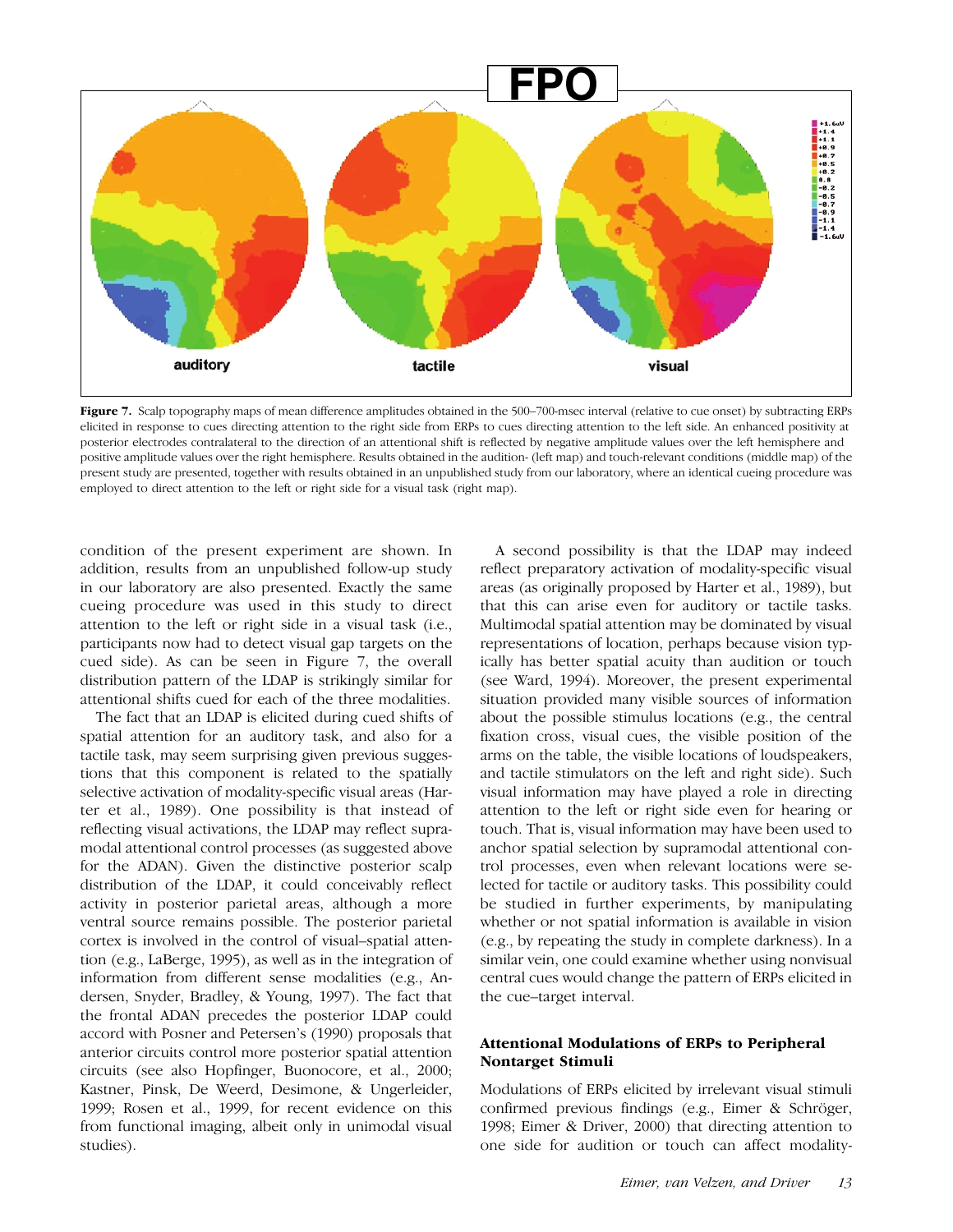specific visual ERPs (with such effects arising as early as the P1 and/or N1; see Figure 6). More importantly, the present study provides new ERP evidence concerning the presence of similar tactile–auditory interactions in spatial attention. Directing attention to the location of relevant tactile events affected subsequent auditory as well as tactile ERPs on the cued versus uncued side (with modulation for auditory stimuli apparent within 160–200 msec of their onset). This observation provides the first demonstration of tactile–auditory interactions in endogenous spatial attention. The cross-modal influence on auditory ERPs in the touch-relevant condition was similar to that previously observed by Eimer and Schröger (1998) in their vision-relevant condition, in terms of the timing and distribution of the auditory modulation.

The present ERP evidence for an influence of cued tactile side on auditory responses may initially appear inconsistent with recent unpublished work by Lloyd, Spence, Merat, and McGlone (submitted). Using behavioral rather than ERP measures, they found no evidence for tactile–auditory interactions in endogenous spatial attention. However, it should be noted that auditory and tactile stimuli appeared at very different locations in their study (in terms of stimulus elevation), unlike the closely matched stimulus locations that were used across all modalities here, which revealed tactile–auditory interactions for the first time.

In marked contrast to the effects of spatial attention on auditory ERPs in the touch-relevant condition, directing attention in the audition-relevant condition did not influence tactile ERPs. While reliable attentional modulations of somatosensory ERPs were observed when touch was relevant (similar to previous ERP studies of tactile spatial attention; see Eimer & Driver, 2000; García-Larrea, Lukaszewicz, & Maugiere, 1995; Michie, Bearpark, Crawford, & Glue, 1987), no such effects were present in the audition-relevant condition, even though clear cross-modal effects on visual ERPs were present in the same auditory task. This corroborates and extends Eimer and Driver's (2000) proposal that the tactile modality may be unique, in that touch alone can be ''decoupled'' from an influence of which side is cued for another modality (provided that tactile events are entirely irrelevant throughout a block of trials). Touch may be different in this respect because it inherently relates to stimulation at the body surface rather than from external space, whereas audition and vision are both more distal senses. Whatever the reason for touch behaving differently, the present results indicate that touch can indeed be ''decoupled'' when task-irrelevant, not only from the spatial direction of attention for a visual task (as in Eimer & Driver, 2000), but also from spatial attention for an auditory task as here.

One striking feature of the multimodal interactions observed for ERPs to peripheral stimuli is that they typically affected early components that are traditionally considered to reflect ''unimodal'' sensory–perceptual

processing. Thus, the visual N1 was affected by spatial attention when either audition or touch was relevant and likewise for the descending flank of the auditory N1 when touch was relevant. By contrast, some later modality-unspecific ERP components showed attentional modulations only when a particular modality was taskrelevant. Thus, the present study is consistent with previous suggestions (e.g., McDonald & Ward, 2000; Eimer & Schröger, 1998; Eimer & Driver, 2000) that multimodal influences of spatial attention may affect modality-specific perceptual processing stages. In contrast, attentional effects on later, postperceptual stages seem to be largely restricted to currently task-relevant modalities (see Eimer, in press, for review).

# Is Spatial Selection Supramodal?

As mentioned in the Introduction, two different ways of thinking about cross-modal interactions in spatial attention have emerged in the recent literature. One approach (e.g., Farah et al., 1989) suggests that attentional control mechanisms may be entirely supramodal, with cross-modal interactions in spatial attention reflecting this directly. Another approach (e.g., Spence & Driver, 1996) argues that spatial selection may arise primarily within the task-relevant modality, but then spread (in attenuated fashion) to affect other modalities (a ''separable-but-linked'' view). The results from the present study suggest that some hybrid account may be needed to provide a full explanation.

The ERP evidence obtained here in the cue–target interval is strikingly consistent with the notion of supramodal spatial selection of a cued location, regardless of whether attention is directed to the relevant location of tactile, auditory, or visual events (e.g., see Figure 7). As noted above, such selection could in principle operate primarily within the medium of visual space, yet still remain ''supramodal'' in the sense that the same processes are involved in selecting a particular location, regardless of whether the task involves auditory, tactile, or visual judgements at that location.

On the other hand, further aspects of our data (and of previous findings) may seem more consistent with a ''separable-but-linked'' view, than with an entirely supramodal account. First, effects of spatial attention on sensory processing are typically larger in amplitude for the primary task-relevant modality than for irrelevant secondary modalities (e.g., see Eimer & Schröger, 1998; Hillyard et al., 1984). Second, as discussed above, later ERP effects of spatial attention subsequent to the sensory components are typically found only for task-relevant modalities (Eimer, in press). Third, touch can apparently be ''decoupled'' from spatial attention in other modalities (audition here, vision in Eimer & Driver, 2000) when entirely task-irrelevant.

The present ERP data from the cue–target interval suggest that the same supramodal attentional control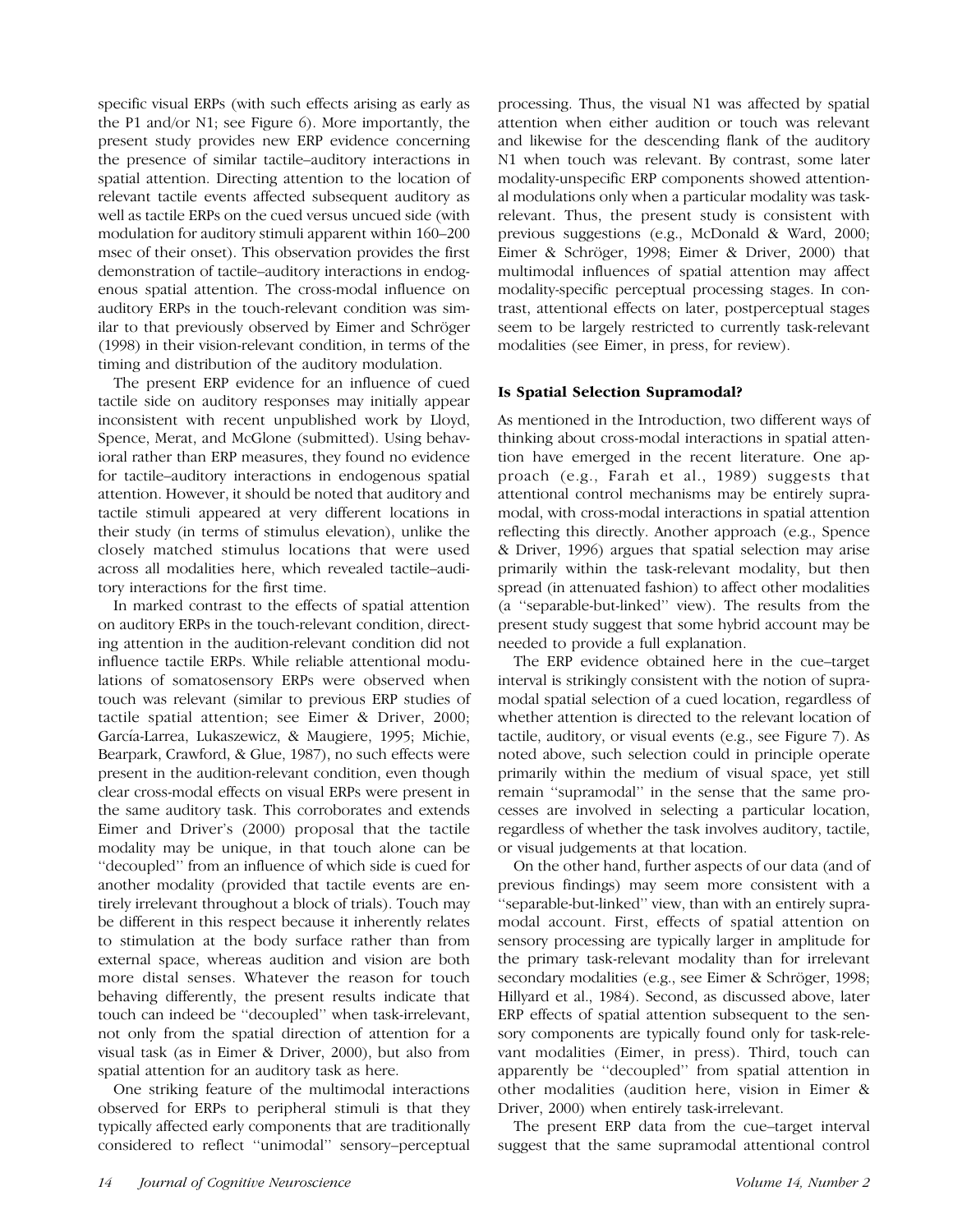processes were activated during attentional shifts, regardless of which modality (audition or touch) was taskrelevant. On the other hand, the subsequent effects of spatial attention on the ERPs elicited by peripheral auditory, tactile, or visual stimuli depended to some extent on which modality was task-relevant. This apparent discrepancy implies that some aspect of preparatory state must have differed between the audition- and touch-relevant conditions, even though the ERP data obtained during attentional orienting were indistinguishable for these two conditions. The fact that the relevant modality remained constant for a series of blocks (while spatial attention was cued on a trialby-trial basis) may have resulted in systematic tonic differences in the overall activation level between the tactile- and audition-relevant conditions. For example, a ''decoupling'' of touch from multimodal spatial attention might in principle be achieved simply by reducing overall activity levels for touch during blocks where tactile stimuli are irrelevant. Such ''baseline shifts'' in overall activity have recently been uncovered in several functional imaging studies of unimodal visual attention (e.g., Kastner et al., 1999; see Driver and Frith, 2000, for review). Applying functional imaging measures, such as fMRI, to the present design could shed further light on this issue, as some shifts in baseline activity for one modality versus another might be found between blocks.

Such considerations lead us to proposed a ''hybrid'' account of cross-modal interactions in spatial attention, which combines supramodal attentional control processes with others that depend on the current task relevance of each modality. The phasic selection of relevant locations may typically operate in a supramodal manner (as the present ERP data from the cue–target interval strongly suggest), so that selecting a particular side for a task in one modality can influence processing in other modalities. But the influence from such supramodal spatial selection on stimulus processing within a particular modality will also depend on the tonic state of activity in that modality, which can vary with task relevance. Note that this proposal combines aspects of two contrasting approaches to multimodal interactions in spatial attention, which are usually considered as mutually exclusive (i.e., a strictly supramodal attentional control system vs. some degree of modality-independence in the control of spatially selective processing). On our present account, spatial selection would operate supramodally, but its consequences for stimulus processing may also depend on baseline shifts related to the task relevance of one modality versus another.

In conclusion, the present ERP data from the cue– target interval strongly suggest that directing attention to the location of task-relevant stimuli is based on similar control processes regardless of the modality of these stimuli. This implies a multimodal process of spatial selection, which would, in turn, explain why selecting a particular side for one modality could affect modalityspecific ERPs for stimuli in other currently irrelevant modalities. On the other hand, while such multimodal influences on sensory responses are indeed observed, ERP effects (and behavioral effects) of spatial attention are usually maximal for the task-relevant modality. A hybrid account of cross-modal interactions in spatial attention, which includes supramodal control of phasic attentional shifts, plus tonic and modality-specific ''baseline shifts,'' may accommodate all of these findings.

## METHODS

#### Participants

Nineteen paid volunteers participated in the experiment. Two had to be excluded because of poor eye fixation control in the cue–target interval, one further participant was excluded because of a large number of eye blinks during trials. Thus, 16 participants (nine females), aged 19–30 years (mean of 24 years) remained in the sample. Thirteen participants were right-handed, three were left-handed, and all had normal or corrected vision by self-report.

#### Stimuli and Apparatus

Participants sat in a dimly lit experimental chamber, with a head-mounted microphone positioned about 2 cm in front of the mouth. A computer monitor was placed in front of the participant at a viewing distance of 55 cm. Ensembles comprising two adjacent triangles were employed as central cue stimuli. Together, these two triangles covered a visual angle of about  $3.5^{\circ} \times 2.5^{\circ}$ and were presented at the center of the computer screen at an angle of about  $30^{\circ}$  below eye level. One of the triangles was red, the other blue, and they always pointed in opposite directions (" $\Join$ " or " $\triangle$ "). These different cue arrangements were equiprobable and randomly distributed in each block. A central fixation cross, located in the space between the two triangles, was continuously present on the computer screen throughout the experimental blocks. Tactile stimuli were presented via one of two solenoids, on left and right side, which drove a metal rod with a blunt conical tip through a hole to contact the outside of either index finger. Each rod thus made contact with the outer side of the terminal segment of an index finger whenever a current was passed through the solenoid. The rods and the index fingers were occluded, so that participants could not see any rod movements. Continuous white noise was presented from a central loudspeaker at 65 dB SPL, as measured from the participant's head, throughout the experimental blocks in order to mask any sounds made by the operation of the tactile stimulators. Peripheral auditory stimuli were louder bursts of white noise (200-msec duration, including 5-msec rise and 5-msec fall times; amplitude 80 dB SPL) presented from one of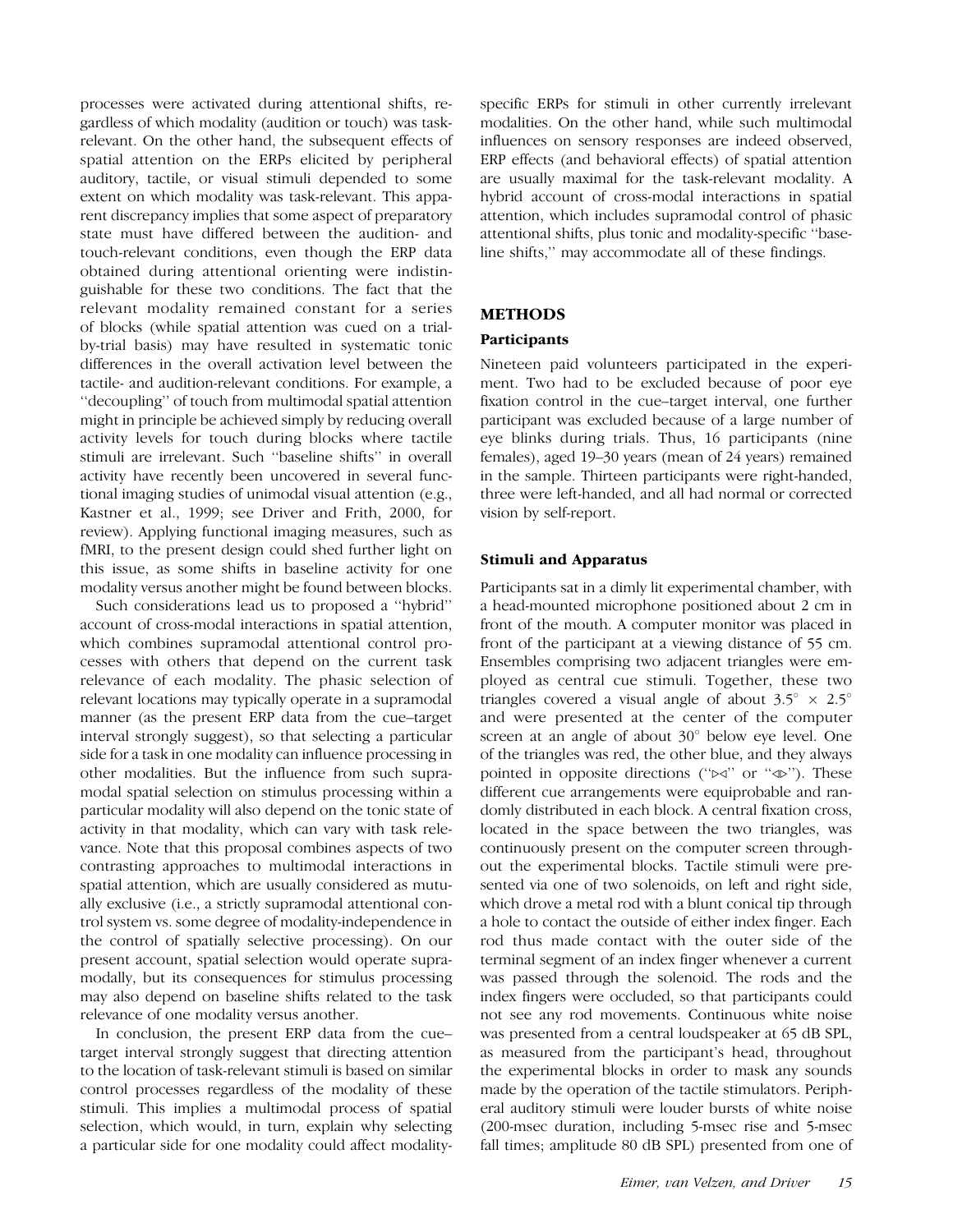two loudspeakers located on the left and right side, near either hand. Visual stimuli were 200-msec illuminations of one of two ensembles of green LEDs on the left and right side, consisting of six segments arranged in a circle plus one central segment, with each ensemble located near one hand. The angular size of each LED was  $0.65^{\circ}$ , the diameter of the circle was  $2.4^{\circ}$ . The two tactile stimulators, the two peripheral loudspeakers, and the two LED ensembles were placed on a table  $25^{\circ}$  to the left or right of the central fixation cross, in close spatial register, and at a viewing distance of about 45 cm.

Tactile nontarget stimuli consisted of one rod tip contacting the participants' index finger for 200 msec. Tactile target stimuli had a gap, where this continuous contact was interrupted for 10 msec after a duration of 95 msec. Auditory nontarget stimuli consisted of a continuous white noise burst from either of the peripheral loudspeakers. For auditory target stimuli, the noise was interrupted after 90 msec by a 20-msec silent interval, after which the noise was turned on again for 90 msec. The gap was twice as long for auditory targets than for tactile targets because results from pilot studies indicated that otherwise it was much easier to detect tactile gap targets than auditory gap targets. All visual stimuli consisted of a continuous 200-msec illumination of one LED ensemble (no visual targets were required, as there was no visual task). Vocal response onset times were measured with a voice key.

# Procedure

The experiment consisted of 16 experimental blocks with 72 trials per block. Each trial started with the presentation of a central cue (100-msec duration), which was followed after an interval of 600 msec by an auditory, tactile, or visual peripheral stimulus (200-msec duration). Intertrial interval was 1000 msec. Two task conditions were delivered, each consisting of eight successive blocks. In the audition-relevant condition, the task was to respond vocally (by saying ''yes'') whenever an auditory gap target was presented at the location (left or right) indicated by the central cue on that trial. Auditory events on the uncued side (including those with gaps) were to be ignored, as were any tactile or visual events on either side. In the touch-relevant condition, the task was to respond vocally whenever a tactile gap target was presented at a cued location, with all the tactile events on the other side to be ignored, as for all visual and auditory events on either side. The relevant location for audition or touch was cued by the direction of either the red or the blue central triangle. For half of the participants, blue triangles indicated the attended location, while red triangles were relevant for the other half of the participants. Relevant left- and right-pointing triangles were presented with equal probability to the left or right of fixation.

In 60 trials per block, auditory, tactile, or visual nontargets were presented with equal probability and in random order on the left or right side at cued or uncued locations. In the remaining randomly intermingled 12 trials, gap targets within the relevant modality were presented on the left or right side. Eight of these targets were presented on the cued side (and thus required a response), while the remaining four were presented on the uncued side (requiring no response). The order in which the audition- and touch-relevant conditions were delivered was balanced across participants. Instructions specifying the relevant modality were displayed on a computer screen prior to the start of each block. Participants were instructed to direct their attention to the cued location in just the relevant modality, in order to respond as quickly and accurately as possible to auditory (or tactile, depending on block) target stimuli presented at this location, while withholding responses to all other stimuli. They were explicitly encouraged to maintain central eye fixation throughout the trials. Several training blocks were run prior to the beginning each of the two task conditions. Eye movements were closely monitored during these training blocks. Whenever the horizontal EOG revealed that participants did not maintain central eye fixation, they were reminded again of the necessity of continuously fixating the central cross throughout an experimental block. Additional training blocks were run until fixation control was regarded as satisfactory.

# Recording and Data Analysis

EEG was recorded with Ag–AgCl electrodes and linkedearlobe reference from F7, F3, Fz, F4, F8, FC5, FC6, T7, C3, Cz, C4, T8, CP5, CP6, P7, P3, Pz, P4, and P8 (according to the 10–20 system) and from OL and OR (located halfway between O1 and P7, and O2 and P8, respectively). Horizontal EOG was recorded bipolarly from the outer canthi of both eyes. The impedance for the EOG electrodes was kept below 10 k $\Omega$  and for all other electrodes below 5 k $\Omega$ . The amplifier bandpass was 0.1 to 40 Hz. EEG and EOG were sampled with a digitization rate of 200 Hz and stored on disk. Voice onset times were measured for each vocal response.

EEG and EOG were epoched off-line into 1400-msec periods, starting 100 msec prior to cue onset and ending 600 msec after the onset of the peripheral stimulus. Separate averages were computed for ERPs recorded in the cue–target interval (relative to a 100-msec baseline preceding cue onset) and for ERPs in response to subsequent peripheral stimuli (relative to a 100-msec baseline preceding the onset of these stimuli). Trials with eyeblinks (Fpz exceeding  $\pm 60 \mu$ V relative to baseline), horizontal eye movements (HEOG exceeding  $\pm 30$  $\mu$ V relative to baseline), or other artifacts (a voltage exceeding  $\pm 60$   $\mu$ V at any electrode location relative to baseline) were excluded from analysis. Averaged HEOG waveforms in response to cues directing attention to the left versus right side, obtained in both task conditions,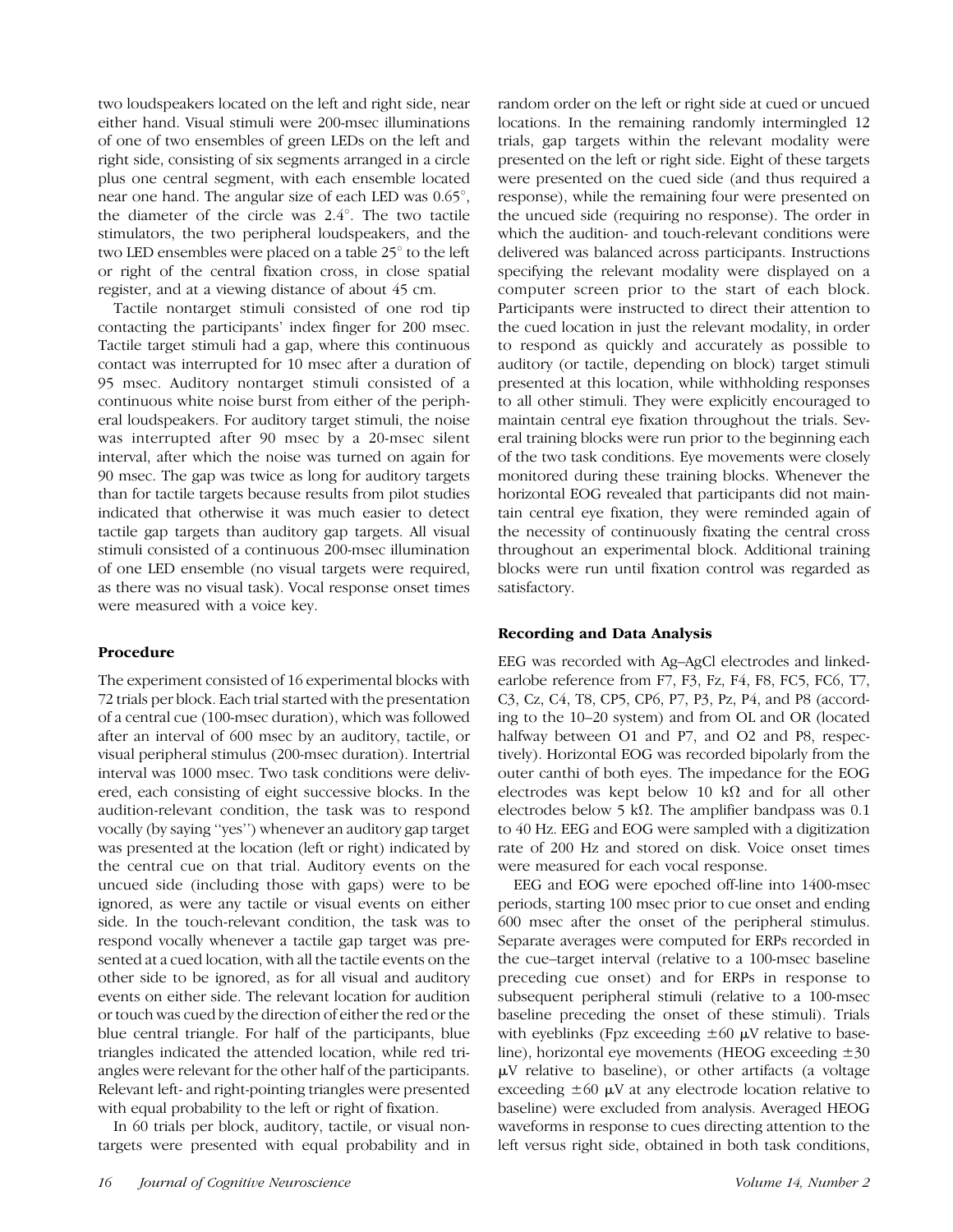were scored for systematic deviations of eye position, indicating residual tendencies to move the eyes towards the cued location. A residual HEOG deviation exceeding  $\pm 2$   $\mu$ V led to the disqualification of two participants.

The EEG obtained in the cue–target interval was averaged for all combinations of task condition (audition- vs. touch-relevant) and cued direction (left vs. right). Mean amplitude values were computed at lateral anterior sites (F7/8, F3/4, FC5/6), lateral central sites (T7/8, C3/4, CP5/6), and lateral posterior sites (P7/8, P3/ 4, OL/R) within different latency windows relative to cue onset, and these values were analyzed separately for anterior, central, and posterior electrodes by repeated measures ANOVAs for the factors of task condition, cued direction, and recording side (left vs. right hemisphere). The EEG obtained in response to peripheral stimuli was averaged for nontarget (i.e., single pulse) trials only, to avoid contamination by vocal responses to double-pulse targets. Trials where false-positive vocal responses were recorded on nontarget trials were excluded from analysis.

Separate averages were computed for auditory, tactile, and visual nontarget stimuli for all combinations of task condition, cued direction, and stimulus side (left vs. right). Mean amplitude values were computed for auditory, somatosensory, and visual ERPs within different latency windows measured relative to onset of the peripheral stimulus. Mean amplitude values obtained at lateral anterior sites, lateral central sites, lateral posterior sites, and at midline electrodes (Fz, Cz, Pz) were submitted to separate ANOVAs. For the analyses of visual ERPs, electrode Oz was included in the set of midline electrodes. Analyses of auditory and somatosensory ERPs in response to peripheral stimuli included the factors of electrode site, recording side (for lateral electrodes only), task condition, spatial attention (stimulus at cued location vs. uncued location), and stimulus side. Visual ERPs were analyzed separately for the audition- and touch-relevant conditions, omitting the factor of task condition. When appropriate, Greenhouse–Geisser adjustments to the degrees of freedom were performed, and the adjusted p values are reported. Nonsignificant terms and results due trivially to stimulus and anatomical laterality are not reported. Whenever interactions between attention and electrode site were found (for brevity, these are not all reported in full), additional analyses were conducted for single electrode sites. For vocal responses, repeated measures ANOVAs were performed on response latencies and on arc sin-transformed error rates for the factors of task condition and target location (left vs. right).

#### Acknowledgments

This research was supported by a program grant from the Medical Research Council (UK) to J.D. and M.E. The authors thank Heijo van de Werf, Kate Parmenter, Steffan Kennett, and Friederike Schlaghecken for technical assistance.

Reprint requests should be sent to Martin Eimer, Department of Psychology, Birkbeck College, University of London, Malet Street, London WC1E 7HX, England, UK, or via e-mail: m.eimer@bbk.ac.uk.

#### **Notes**

1. The only difference between the present results and previous ERP patterns observed in the cue–target interval for visual–spatial attention was that no posterior EDAN was found at electrodes contralateral to the direction of an attentional shift. The absence of an EDAN in the present study may reflect functional differences between attentional orienting processes in vision versus audition and touch. Alternatively, the EDAN observed in some previous unimodal visual studies may at least partially result from physical dissimilarities between cues directing attention to the left versus right. With one notable exception (Nobre et al., 2000), all previous ERP studies reporting EDAN-like effects in the cue–target interval compared left- and right-pointing arrow cues that differed physically.

2. It is unlikely that the ADAN is an artifact of undetected eye movements in the direction indicated by the cue. Trials with eye movements were excluded from analysis, and the residual HEOG deviation in the cue–target interval in response to left and right cues was below  $\pm 1 \mu V$ . Inspection of Figure 2 shows that ADAN amplitudes were of comparable size at frontal electrode pairs (F7/8, F3/4) and at C3/4, and tended to be largest at FC5/6. This distribution is inconsistent with the idea that the ADAN is caused by eye movement contamination, which should be most pronounced at frontal sites.

#### **REFERENCES**

- Andersen, R. A., Snyder, L. H., Bradley, D. C., & Xing, J. (1997). Multimodal representations of space in the posterior parietal cortex and its use in planning movements. Annual Review of Neuroscience, 20, 303–330.
- Corbetta, M., Miezin, F. M., Shulman, G. L., & Petersen, S. E. (1993). A PET study of visuospatial attention. Journal of Neuroscience, 13, 1202–1226.
- Driver, J., & Frith, C. (2000). Shifting baselines in attention research. Nature Reviews Neuroscience, 1, 231–232.
- Driver, J., & Spence, C. (1998). Attention and the crossmodal construction of space. Trends in Cognitive Sciences, 2, 254–262.
- Eimer, M. (in press). Crossmodal links in spatial attention between vision, audition, and touch: Evidence from event-related brain potentials. Neuropsychologia.
- Eimer, M., & Driver, J. (2000). An event-related brain potential study of cross-modal links in spatial attention between vision and touch. Psychophysiology, 37, 697–705.
- Eimer, M., & Schröger, E. (1998). ERP effects of intermodal attention and cross-modal links in spatial attention. Psychophysiology, 35, 313–327.
- Farah, M. J., Wong, A. B., Monheit, M. A., & Morrow, L. A. (1989). Parietal lobe mechanisms of spatial attention: Modality-specific or supramodal? Neuropsychologia, 27, 461–470.
- García-Larrea, L., Lukaszewicz, A. C., & Mauguière, F. (1995). Somatosensory responses during selective spatial attention: The N120-to-N140 transition. Psychophysiology, 32, 526–537.
- Graziano, M. S. A., Yap, G. S., & Gross, C. G. (1994). Coding of visual space by premotor neurons. Science, 266, 1054–1057.